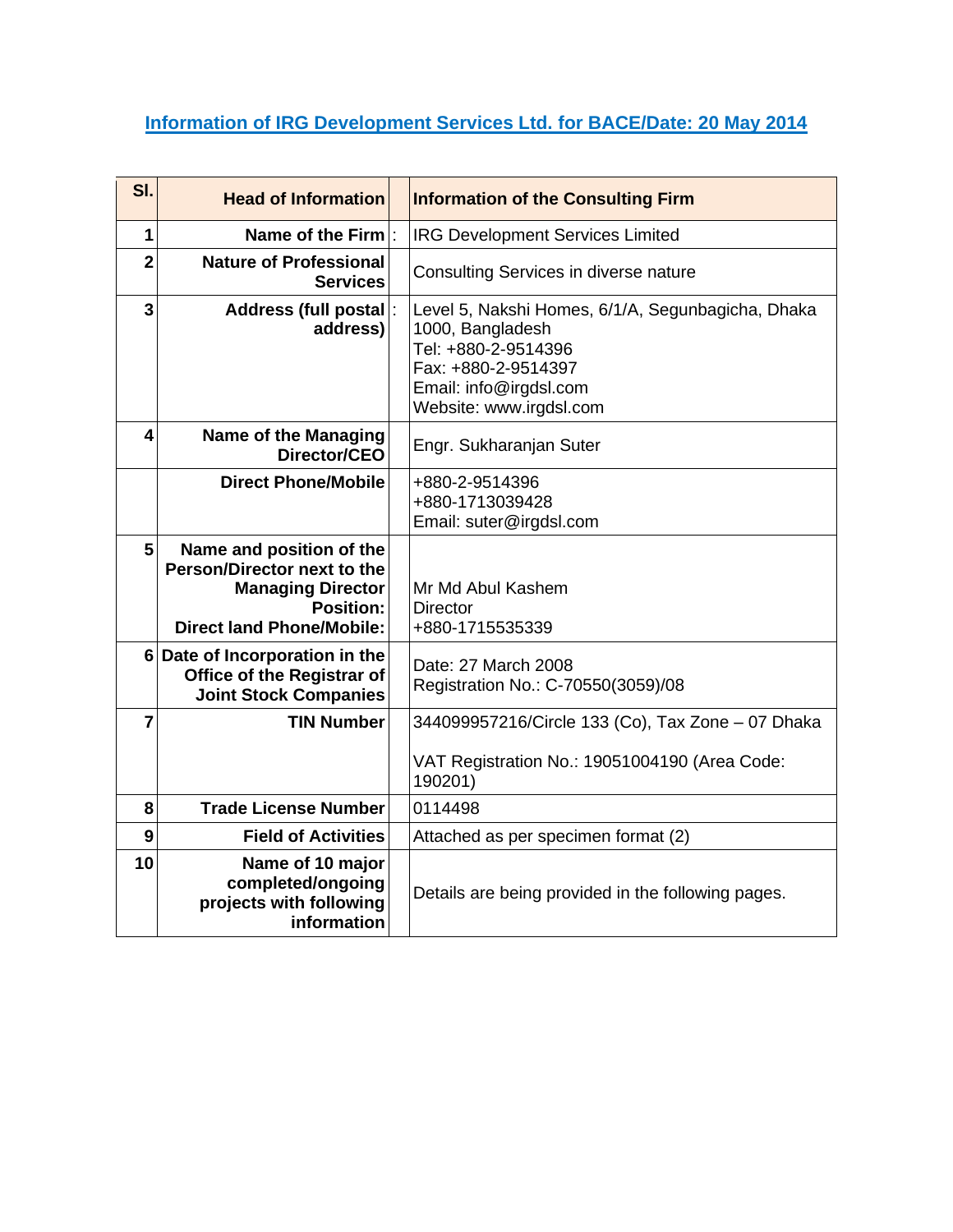| <b>Project Name:</b>                                                                                     |                                                                                                              | <b>Country:</b>                                                                                          |  |
|----------------------------------------------------------------------------------------------------------|--------------------------------------------------------------------------------------------------------------|----------------------------------------------------------------------------------------------------------|--|
| Consultancy Services for Provision of                                                                    |                                                                                                              | <b>Bangladesh</b>                                                                                        |  |
| Public Private Partnership Transaction<br>Advisory Services for Construction of                          |                                                                                                              |                                                                                                          |  |
| Satellite Town<br>with<br><b>Multistoried</b><br><b>Flat</b>                                             |                                                                                                              |                                                                                                          |  |
| Building at Section - 9, Mirpur                                                                          |                                                                                                              |                                                                                                          |  |
| Location within Country: Dhaka, Bangladesh                                                               |                                                                                                              | <b>Professional Staff Provided by the Firm</b><br>No. of Staff: 6                                        |  |
|                                                                                                          |                                                                                                              | No. of Man-month:18.5                                                                                    |  |
| <b>Name of Client:</b>                                                                                   |                                                                                                              | Approx. Value of Services: Taka 1,54,95,030                                                              |  |
| National Housing Authority, Government of                                                                |                                                                                                              |                                                                                                          |  |
| Bangladesh                                                                                               |                                                                                                              |                                                                                                          |  |
| Donor: JICA                                                                                              |                                                                                                              |                                                                                                          |  |
| Start date (Month/Year):                                                                                 | <b>Completion date</b>                                                                                       | No of Man-Months of Professional staff provided                                                          |  |
| 27 February 2014<br>Name of joint Venture /Associated                                                    | On going                                                                                                     | by joint venture / Associated Consultants: 37                                                            |  |
| Consultants, if any: Ernst & Young LLP, India                                                            |                                                                                                              |                                                                                                          |  |
| Name of Senior staff involved and function performed:                                                    |                                                                                                              |                                                                                                          |  |
|                                                                                                          |                                                                                                              |                                                                                                          |  |
| Dr. Jagadish Chandra Saha - Environmental Expert<br>Dr. Nehal Karim - Social Expert                      |                                                                                                              |                                                                                                          |  |
| Mr. Sukharanjan Suter - Cost Estimate Expert                                                             |                                                                                                              |                                                                                                          |  |
| Mr. Md. Shahrier Hasan - Architect                                                                       |                                                                                                              |                                                                                                          |  |
| Mr. Anwarul Mustafa - Civil Engineer                                                                     |                                                                                                              |                                                                                                          |  |
| Mr. A.F.M. Razaul Haque - Civil Engineer<br><b>Narrative Description of Project:</b>                     |                                                                                                              |                                                                                                          |  |
| The objective of this assignment is to procure transaction related service:                              |                                                                                                              |                                                                                                          |  |
|                                                                                                          |                                                                                                              | a) To assess technical, commercial, financial, environmental and social viability for development of     |  |
|                                                                                                          |                                                                                                              | affordable housing facilities at Mirpur on the basis of a PPP structure.                                 |  |
|                                                                                                          |                                                                                                              | b) Subject to a positive confirmation of the viability of the project as set out in paragraph (a) above. |  |
| PPP structure.                                                                                           |                                                                                                              | c) To assist the Government in delivering, designing and implementing the project on the basis of a      |  |
|                                                                                                          |                                                                                                              | d) To structure the project, develop a commercial model, assist in the bidding process and award of the  |  |
| project in a manner which ensures:                                                                       |                                                                                                              |                                                                                                          |  |
|                                                                                                          |                                                                                                              | Participation of best available private sector participation in the bidding process,                     |  |
|                                                                                                          | Financing of the capital cost by the concessionaire; and<br>Optimizing the revenue potential of the project. |                                                                                                          |  |
|                                                                                                          |                                                                                                              |                                                                                                          |  |
| Description of Actual Services Provided by your Staff:                                                   |                                                                                                              |                                                                                                          |  |
| The firm has been providing professional services on the project following issues including engaging all |                                                                                                              |                                                                                                          |  |
| national consultants, arranging support services and logistical facilities:                              |                                                                                                              |                                                                                                          |  |
|                                                                                                          | Topographical and geotechnical survey and investigation;                                                     |                                                                                                          |  |
|                                                                                                          | Socio-economic and environmental survey and investigation;                                                   |                                                                                                          |  |
|                                                                                                          | Detailed architectural plan and design;                                                                      |                                                                                                          |  |
| Detailed structural plan and design;                                                                     |                                                                                                              |                                                                                                          |  |
| Cost estimates;                                                                                          |                                                                                                              |                                                                                                          |  |
|                                                                                                          | Preparation of PPP transaction documents;                                                                    |                                                                                                          |  |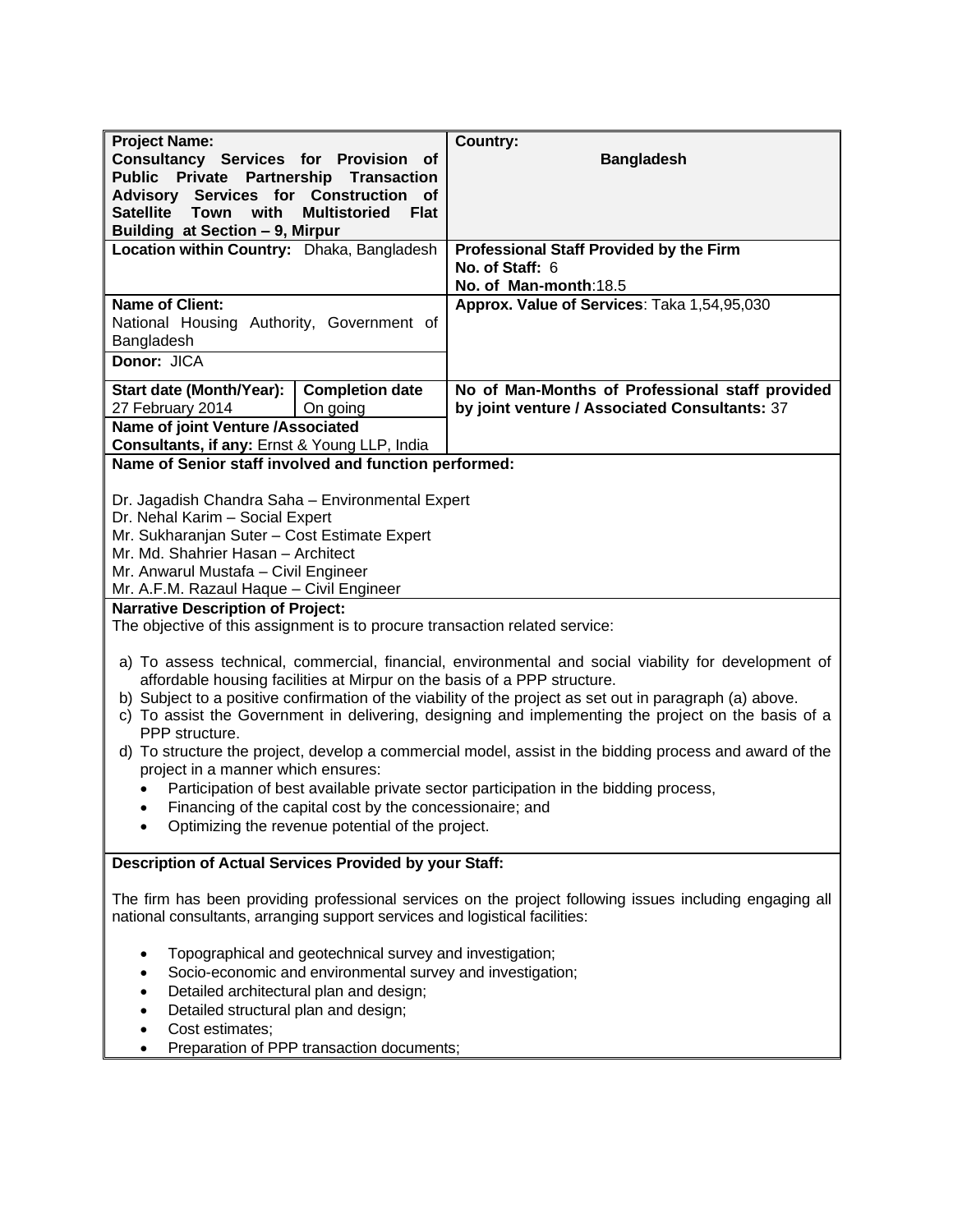| <b>Project Name:</b>                                                                                                                                                  |                                                         | <b>Country:</b>                                                                                                |
|-----------------------------------------------------------------------------------------------------------------------------------------------------------------------|---------------------------------------------------------|----------------------------------------------------------------------------------------------------------------|
| <b>Management</b><br><b>Consulting</b><br>Strengthening of O&M Personnel of Haripur<br>412 MW Combined Cycle Power Plant under<br>New Haripur Power Plant Development | <b>Services</b><br>for                                  | <b>Bangladesh</b>                                                                                              |
| <b>Project</b><br>Haripur,<br>at                                                                                                                                      | Narayanganj                                             |                                                                                                                |
| (Construction of Haripur 360 MW CCPP and                                                                                                                              |                                                         |                                                                                                                |
| <b>Associated Substation) - Contract No. F-43-</b>                                                                                                                    |                                                         |                                                                                                                |
| <b>EGCB/2014</b>                                                                                                                                                      |                                                         |                                                                                                                |
| Location within Country:                                                                                                                                              | Dhaka and                                               | <b>Professional Staff Provided by the Firm</b>                                                                 |
| Narayanganj                                                                                                                                                           |                                                         | No. of Staff: 10                                                                                               |
| <b>Name of Client:</b>                                                                                                                                                |                                                         | No. of Man-month:128.5                                                                                         |
| EGCB, Dhaka, Bangladesh                                                                                                                                               |                                                         | Approx. Value of Services: Taka 172.346 million                                                                |
| Donor: JICA                                                                                                                                                           |                                                         |                                                                                                                |
|                                                                                                                                                                       |                                                         |                                                                                                                |
| Start date (Month/Year):                                                                                                                                              | <b>Completion date</b>                                  | No of Man-Months of Professional staff provided                                                                |
| 08 January 2014                                                                                                                                                       | 2017 On going                                           | by joint venture / Associated Consultants: 111.5                                                               |
| Name of joint Venture /Associated                                                                                                                                     |                                                         |                                                                                                                |
| Consultants, if any: Ernst & Young LLP, India                                                                                                                         |                                                         |                                                                                                                |
| and Tractebel Engineering, India                                                                                                                                      |                                                         |                                                                                                                |
| Name of Senior staff involved and function performed:<br>Engr. Ah. Md. Ferdous Habib - Deputy Team Leader                                                             |                                                         |                                                                                                                |
| Mr. SukumarBiswas - Operation and Maintenance Specialist                                                                                                              |                                                         |                                                                                                                |
| Mr. M. Mofizur Rahman - Organization HR Specialist                                                                                                                    |                                                         |                                                                                                                |
| Mr. Md. HashemUz Zaman - Financial Accounting Specialist                                                                                                              |                                                         |                                                                                                                |
| Mr. TahirMian - Mechanical Specialist (For Training Purpose)                                                                                                          |                                                         |                                                                                                                |
| Mr. Md. Sirajul Islam - Electrical I&C Specialist (For Training Purpose)                                                                                              |                                                         |                                                                                                                |
| Mr. Satish Chandra Nath - Operation and Maintenance Specialist in Gas Turbine                                                                                         |                                                         |                                                                                                                |
| Mr. Sujit Kumar Bhattacharjee - Operation and Maintenance Specialist in Stream Turbine                                                                                |                                                         |                                                                                                                |
| Mr. Delwar Hossain - Operation and Maintenance Specialist in HRSG and BOP                                                                                             |                                                         |                                                                                                                |
| Mr. Md. Fokrul Islam - Finance and Admin Specialist                                                                                                                   |                                                         |                                                                                                                |
| <b>Narrative Description of Project:</b>                                                                                                                              |                                                         | The services of the management consultant are to undertake the necessary conceptual study, design,             |
|                                                                                                                                                                       |                                                         | management scheme and conducting of the job training (OJT) as well as the implementation of workshop           |
| and actual practice.                                                                                                                                                  |                                                         |                                                                                                                |
|                                                                                                                                                                       |                                                         | The consultant is required to offer a comprehensive proposal to include the following:                         |
|                                                                                                                                                                       |                                                         | a) Review of implementation program SAPROF Report (for New Haripur Power Plant Development                     |
| Project)                                                                                                                                                              |                                                         |                                                                                                                |
| Detailed Design of SBU Framework<br>b)                                                                                                                                |                                                         |                                                                                                                |
| C)                                                                                                                                                                    |                                                         | Assist and guide EGCB operating personnel in O&M of Plant as per operation manual from OEM                     |
| d)                                                                                                                                                                    | Development of Optimal Plant Performance System         |                                                                                                                |
| e)                                                                                                                                                                    | Assist EGCB regarding PPA and GSA for optimal operation | Development of Financial Management System and Accounting System                                               |
| f)<br>g)                                                                                                                                                              | Development of Optimal Maintenance Management System    |                                                                                                                |
| Capacity building for problem solving<br>h)                                                                                                                           |                                                         |                                                                                                                |
| Labour and personnel management<br>i)                                                                                                                                 |                                                         |                                                                                                                |
| j)                                                                                                                                                                    |                                                         | Formulating and implementing transfer of knowledge and technology to Haripur 412 MW                            |
|                                                                                                                                                                       |                                                         | Combined Cycle Power Plant personnel and program for training of power station staff.                          |
| <b>Description of Actual Services Provided by your Staff:</b>                                                                                                         |                                                         |                                                                                                                |
|                                                                                                                                                                       |                                                         | The firm has been providing professional services on the project following issues including engaging all       |
|                                                                                                                                                                       |                                                         | national consultants, arranging support services and logistical facilities, providing training of the staff of |
| Haripur 412 MW CCPP.                                                                                                                                                  |                                                         |                                                                                                                |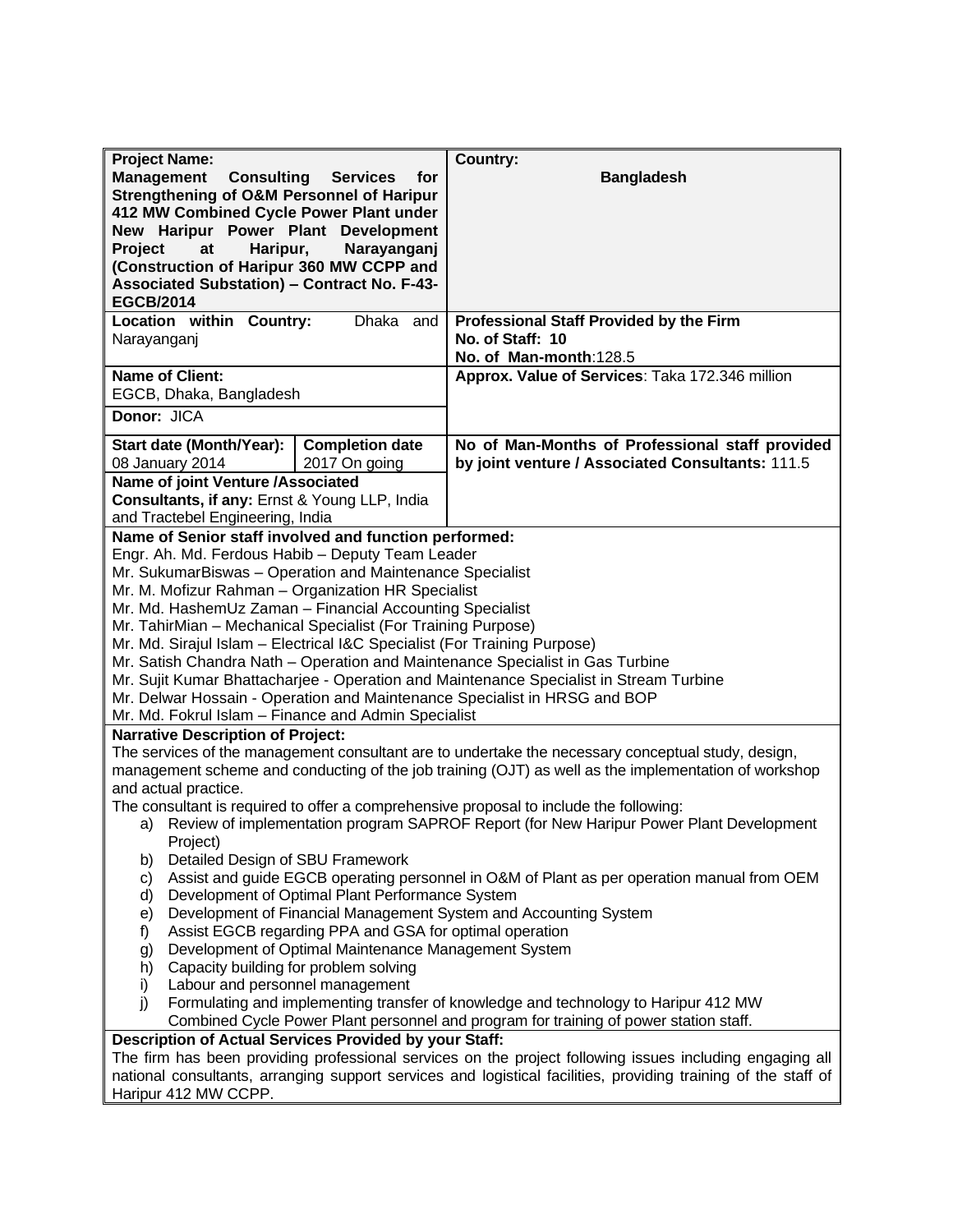| <b>Project Name:</b>                                                                                                                                                                                                                                                                |                                      | <b>Country:</b>                                                                                                                                                                                                                                                                                                    |
|-------------------------------------------------------------------------------------------------------------------------------------------------------------------------------------------------------------------------------------------------------------------------------------|--------------------------------------|--------------------------------------------------------------------------------------------------------------------------------------------------------------------------------------------------------------------------------------------------------------------------------------------------------------------|
| The Study on Key Rights and Entitlements<br>for Poor and Disadvantaged Citizens where<br>the RTI Act can be Effective (Contract No.<br>ADM-250-2013-043)                                                                                                                            |                                      | <b>Bangladesh</b>                                                                                                                                                                                                                                                                                                  |
| Location within Country: All over the Country                                                                                                                                                                                                                                       |                                      | <b>Professional Staff Provided by the Firm</b><br>No. of Staff: 2<br>No. of Man-month: 4.5                                                                                                                                                                                                                         |
| <b>Name of Client:</b><br><b>UNDP BANGLADESH</b>                                                                                                                                                                                                                                    |                                      | Approx. Value of Services: Tk.2,991,400                                                                                                                                                                                                                                                                            |
| Donor: UNDP                                                                                                                                                                                                                                                                         |                                      |                                                                                                                                                                                                                                                                                                                    |
| Start date (Month/Year):<br>October 2013<br>Name of joint Venture /Associated                                                                                                                                                                                                       | <b>Completion date</b><br>March 2014 | No of Man-Months of Professional staff provided<br>by joint venture / Associated Consultants: -                                                                                                                                                                                                                    |
| Consultants, if any: -<br>Name of Senior staff involved and function performed:<br>Dr. Akhter Hussain - Team Leader<br>Dr. A. K. M. Saifullah-Public Awareness Specialist<br><b>Narrative Description of Project:</b>                                                               |                                      |                                                                                                                                                                                                                                                                                                                    |
| challenges.                                                                                                                                                                                                                                                                         |                                      | The overall objective of this study is to identify basic rights and entitlements in relation to which poor and<br>disadvantaged citizens face challenges and identifying how RTI act can be used to address these                                                                                                  |
| The specific objectives of this study are as follows:<br>Identify poor and disadvantaged segments of society<br>$\bullet$<br>Identify general entitlements as citizens from UP and UZ levels<br>$\bullet$<br>Identify specific entitlements for poor and disadvantaged<br>$\bullet$ |                                      |                                                                                                                                                                                                                                                                                                                    |
| $\bullet$<br>$\bullet$<br>$\bullet$                                                                                                                                                                                                                                                 |                                      | Identify gaps and challenges for the poor and disadvantaged faced for general entitlements<br>Identify gaps and challenges the poor and disadvantages faced for specific entitlements<br>Identify steps linked to RTI that can be used to address above challenges                                                 |
| $\bullet$                                                                                                                                                                                                                                                                           |                                      | Identify the scope of activities of UP and UZP to overcome the situation<br>Identify the scope of interventions of UZGP and UPGP to reduce the problem                                                                                                                                                             |
| programme and access to employment.                                                                                                                                                                                                                                                 |                                      | Deprivation is an issue all over the country for many communities. This research will focus on<br>inhabitants of the rural Union Parishad of selected Upazila. This study will mainly focus on the issues<br>that could be addressed at UP/UZP level. It will cover health, education, security, social safety net |
| Description of Actual Services Provided by your Staff:<br>tangible services are listed below:                                                                                                                                                                                       |                                      | The firms have been providing extensive service to UNDP Bangladesh to implement this project. The                                                                                                                                                                                                                  |
| • Reviewing the documents and information<br>• Sample size determination and inception meeting                                                                                                                                                                                      |                                      |                                                                                                                                                                                                                                                                                                                    |
| • Preparation of survey instruments                                                                                                                                                                                                                                                 |                                      |                                                                                                                                                                                                                                                                                                                    |
| • Preparation of inception report<br>• Recruitment and training of field staff                                                                                                                                                                                                      |                                      |                                                                                                                                                                                                                                                                                                                    |
| • Administering Field survey including interview, FGDs and KIIs<br>• Data entry, analysis and generation of tables                                                                                                                                                                  |                                      |                                                                                                                                                                                                                                                                                                                    |
| • Draft study report                                                                                                                                                                                                                                                                |                                      |                                                                                                                                                                                                                                                                                                                    |
| • Report presentation in workshop<br>• Final study report                                                                                                                                                                                                                           |                                      |                                                                                                                                                                                                                                                                                                                    |
|                                                                                                                                                                                                                                                                                     |                                      |                                                                                                                                                                                                                                                                                                                    |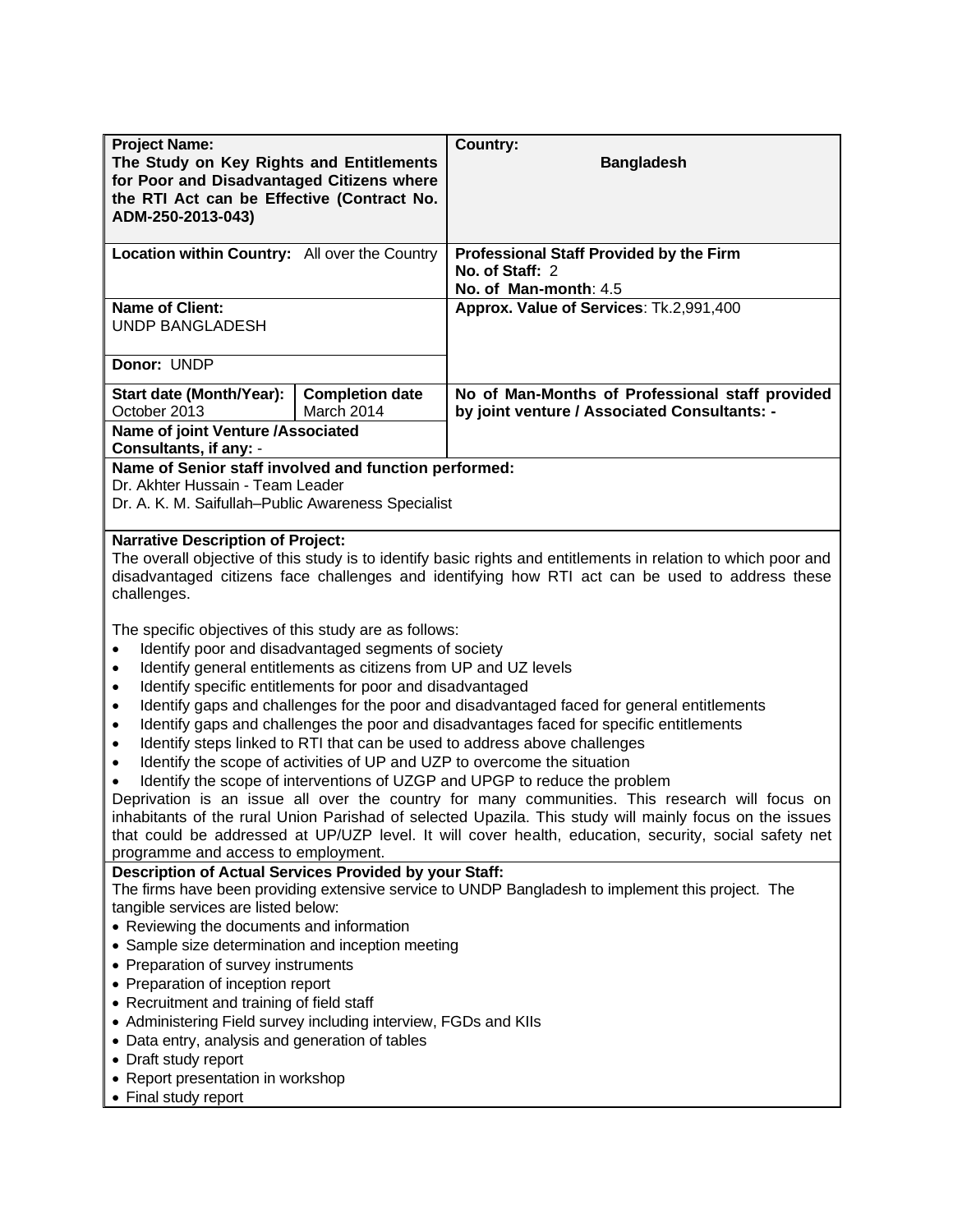| <b>Project Name:</b><br><b>Feasibility</b><br>Improvement of the Road from Rajshahi<br>Kalpana Hall to Talaimari More | Study for Widening<br>and               | <b>Country:</b><br><b>Bangladesh</b>                                                            |
|-----------------------------------------------------------------------------------------------------------------------|-----------------------------------------|-------------------------------------------------------------------------------------------------|
| Location within Country: Rajshahi City                                                                                |                                         | <b>Professional Staff Provided by the Firm</b><br>No. of Staff: 2<br>No. of Man-month: 2        |
| <b>Name of Client:</b><br>Rajshahi city Corporation (RCC)                                                             |                                         | Approx. Value of Services: Tk.490,000.00                                                        |
| <b>Donor:</b> Government of Bangladesh                                                                                |                                         |                                                                                                 |
| Start date (Month/Year):<br>September, 2013                                                                           | <b>Completion date:</b><br>January 2014 | No of Man-Months of Professional staff provided<br>by joint venture / Associated Consultants: - |
| <b>Name of joint Venture /Associated</b><br>Consultants, if any: -                                                    |                                         |                                                                                                 |

**Name of Senior staff involved and function performed:**

Engr. Sukharanjan Suter – Team Leader (Civil Engineer) Dr. Md. Habibur Rahman – Economic/Financial and Social Analyst

#### **Narrative Description of Project:**

The major objective of this study is to conduct a feasibility study for the proposed improvement and capacity enhancement of the existing "Rajshahi Kalpana Cinema Hall to Talaimari More" road from existing 2-lane traffic capacity to a 4-lane capacity for meeting the growing current and future demand for transports. The current study, however, includes estimating potential benefits and costs of the project, calculating net present value of the proposed infrastructure investment, and estimating the Internal Rate of Return for the proposed investment

### **Description of Actual Services Provided by your Staff:**

IRGDSL is providing experts services in the following areas:

- Data collection;
- Field survey and investigation;
- Interview with RCC officers and local peoples;
- Technical, economical, financial, social, and environmental analysis;
- Preparation of reports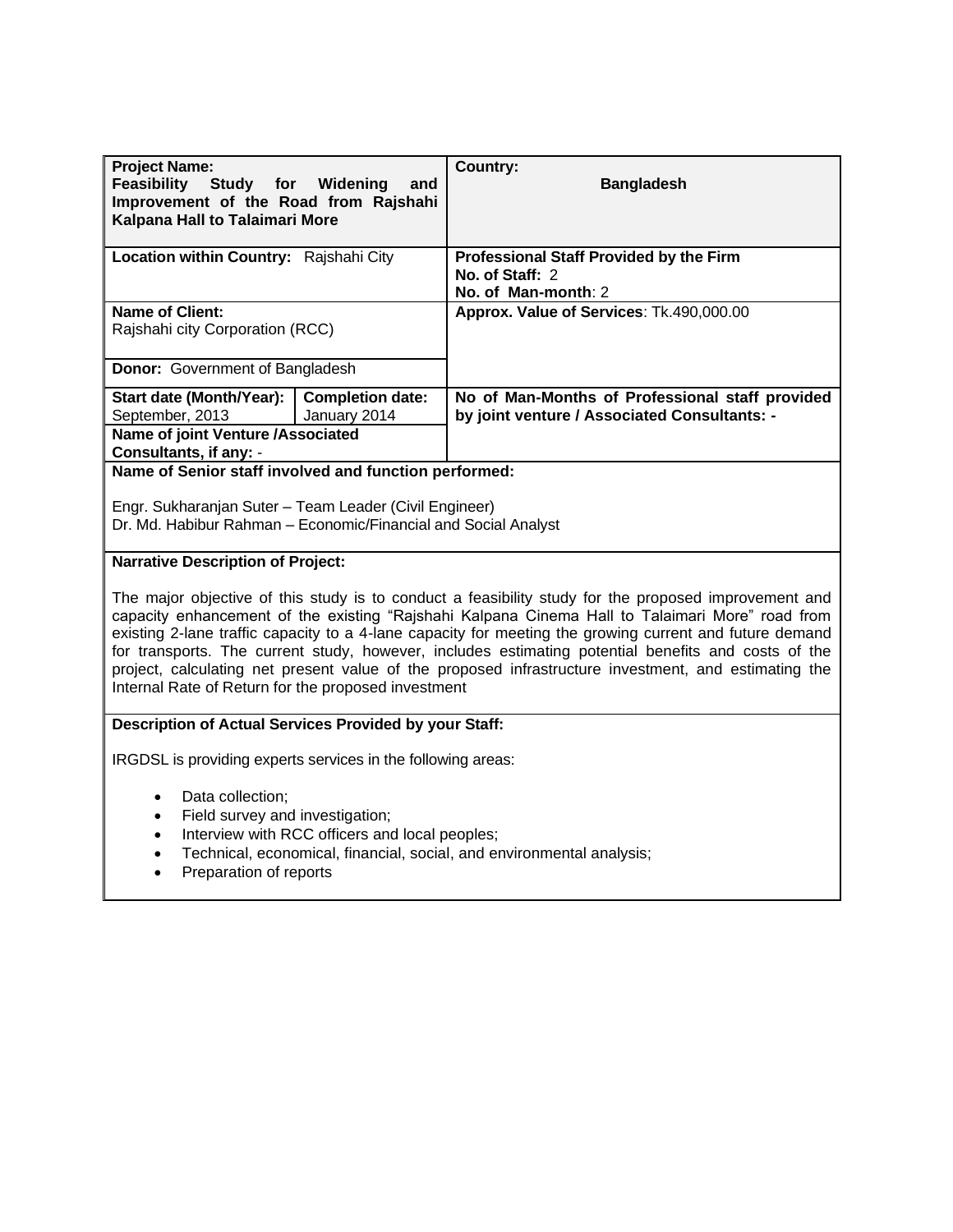| <b>Country:</b><br>Socio-Economic Baseline Survey of the<br><b>Bangladesh</b><br>Smaller Ethnic Groups in the Chittagong<br>Hill Tracts (CHT) [Ref. CHTDF-2013/PSC03]<br>Location within Country:<br><b>Professional Staff Provided by the Firm</b><br>Rangamati &<br>Bandarban<br>No. of Staff: 3<br>No. of Man-month: 4.5<br>Approx. Value of Services: Tk.2,495,700<br><b>Name of Client:</b><br><b>UNDP BANGLADESH</b><br>Donor: UNDP<br><b>Start date (Month/Year):</b><br><b>Completion date:</b><br>No of Man-Months of Professional staff provided<br>March 2014<br>by joint venture / Associated Consultants: -<br>28 April 2013<br>Name of joint Venture /Associated<br><b>Consultants, if any: None</b><br>Name of Senior staff involved and function performed:<br>Mr Albert Mankin - Team Leader<br>Mr Mostak Ahmed - Statistical Analyst<br>Prof. Dr. Sudhin Kumar Chakma - FGD Expert<br><b>Narrative Description of Project:</b><br>The objective of the survey will be to provide information on the socio-economic conditions of the Lusai,<br>Khumi, Kheyang, Chak, Pankhoa, Bawm, Tanchangya and Mro communities living in the CHT. This<br>survey will provide benchmark information will guide and inform dialogue on policy issues at the<br>institutional level involving national and regional institutions such as MoCHTA, CHTRC, HDC Upazila<br>and Union Parishad and other development agencies.<br>To ensure the overall objective above, the survey will address the following:<br>To assess the socio-economic conditions of the above mentioned ethnic groups including their<br>education status; perception of the land management and ownership system, including the present<br>land ownership situation; challenge facing the traditional economy, its transition and livelihood<br>options. Propose suggestions and recommendations for possible interventions with clear guidelines;<br>Identify the overall representation and participation of the small ethnic groups, including women from<br>$\bullet$<br>the respective communities in CHTDF, traditional and local government institutions, including<br>CHTRC, HDC, as well as their interactions with the key institutions and provide appropriate<br>recommendations to promote their participation and voice in development and governance.<br>Identify the overall challenges facing the small ethnic groups including the management of food<br>crises, barriers towards enrolment in institutions of higher education, status of basic services as well<br>as recommendations for remedial interventions and a roadmap to improve the situation.<br>Review and analyze the present development interventions scenario by the government and<br>$\bullet$<br>development partners and identify the main challenges.<br>Disseminate the survey findings to the relevant institutions, development partners as well as donors<br>to raise awareness and sensitize them to these issues.<br>Description of Actual Services Provided by your Staff:<br>IRGDSL is providing experts services in the following areas:<br>Mobilized the Team - Professional and Support<br>$\bullet$<br>Preparing the survey instruments/questionnaires/supervisions<br>$\bullet$<br>Recruited, trained, field-tested and deployed the field-survey enumerator/supervisors<br>$\bullet$<br>Made arrangement for data checking/editing/analysing and generating output tables |                      |  |  |
|------------------------------------------------------------------------------------------------------------------------------------------------------------------------------------------------------------------------------------------------------------------------------------------------------------------------------------------------------------------------------------------------------------------------------------------------------------------------------------------------------------------------------------------------------------------------------------------------------------------------------------------------------------------------------------------------------------------------------------------------------------------------------------------------------------------------------------------------------------------------------------------------------------------------------------------------------------------------------------------------------------------------------------------------------------------------------------------------------------------------------------------------------------------------------------------------------------------------------------------------------------------------------------------------------------------------------------------------------------------------------------------------------------------------------------------------------------------------------------------------------------------------------------------------------------------------------------------------------------------------------------------------------------------------------------------------------------------------------------------------------------------------------------------------------------------------------------------------------------------------------------------------------------------------------------------------------------------------------------------------------------------------------------------------------------------------------------------------------------------------------------------------------------------------------------------------------------------------------------------------------------------------------------------------------------------------------------------------------------------------------------------------------------------------------------------------------------------------------------------------------------------------------------------------------------------------------------------------------------------------------------------------------------------------------------------------------------------------------------------------------------------------------------------------------------------------------------------------------------------------------------------------------------------------------------------------------------------------------------------------------------------------------------------------------------------------------------------------------------------------------------------------------------------------------------------------------------------------------------------------------------------------------------------------------------------------------------------------------------------------------------------------------------------------------------------------------------|----------------------|--|--|
|                                                                                                                                                                                                                                                                                                                                                                                                                                                                                                                                                                                                                                                                                                                                                                                                                                                                                                                                                                                                                                                                                                                                                                                                                                                                                                                                                                                                                                                                                                                                                                                                                                                                                                                                                                                                                                                                                                                                                                                                                                                                                                                                                                                                                                                                                                                                                                                                                                                                                                                                                                                                                                                                                                                                                                                                                                                                                                                                                                                                                                                                                                                                                                                                                                                                                                                                                                                                                                                            | <b>Project Name:</b> |  |  |
|                                                                                                                                                                                                                                                                                                                                                                                                                                                                                                                                                                                                                                                                                                                                                                                                                                                                                                                                                                                                                                                                                                                                                                                                                                                                                                                                                                                                                                                                                                                                                                                                                                                                                                                                                                                                                                                                                                                                                                                                                                                                                                                                                                                                                                                                                                                                                                                                                                                                                                                                                                                                                                                                                                                                                                                                                                                                                                                                                                                                                                                                                                                                                                                                                                                                                                                                                                                                                                                            |                      |  |  |
|                                                                                                                                                                                                                                                                                                                                                                                                                                                                                                                                                                                                                                                                                                                                                                                                                                                                                                                                                                                                                                                                                                                                                                                                                                                                                                                                                                                                                                                                                                                                                                                                                                                                                                                                                                                                                                                                                                                                                                                                                                                                                                                                                                                                                                                                                                                                                                                                                                                                                                                                                                                                                                                                                                                                                                                                                                                                                                                                                                                                                                                                                                                                                                                                                                                                                                                                                                                                                                                            |                      |  |  |
|                                                                                                                                                                                                                                                                                                                                                                                                                                                                                                                                                                                                                                                                                                                                                                                                                                                                                                                                                                                                                                                                                                                                                                                                                                                                                                                                                                                                                                                                                                                                                                                                                                                                                                                                                                                                                                                                                                                                                                                                                                                                                                                                                                                                                                                                                                                                                                                                                                                                                                                                                                                                                                                                                                                                                                                                                                                                                                                                                                                                                                                                                                                                                                                                                                                                                                                                                                                                                                                            |                      |  |  |
|                                                                                                                                                                                                                                                                                                                                                                                                                                                                                                                                                                                                                                                                                                                                                                                                                                                                                                                                                                                                                                                                                                                                                                                                                                                                                                                                                                                                                                                                                                                                                                                                                                                                                                                                                                                                                                                                                                                                                                                                                                                                                                                                                                                                                                                                                                                                                                                                                                                                                                                                                                                                                                                                                                                                                                                                                                                                                                                                                                                                                                                                                                                                                                                                                                                                                                                                                                                                                                                            |                      |  |  |
|                                                                                                                                                                                                                                                                                                                                                                                                                                                                                                                                                                                                                                                                                                                                                                                                                                                                                                                                                                                                                                                                                                                                                                                                                                                                                                                                                                                                                                                                                                                                                                                                                                                                                                                                                                                                                                                                                                                                                                                                                                                                                                                                                                                                                                                                                                                                                                                                                                                                                                                                                                                                                                                                                                                                                                                                                                                                                                                                                                                                                                                                                                                                                                                                                                                                                                                                                                                                                                                            |                      |  |  |
|                                                                                                                                                                                                                                                                                                                                                                                                                                                                                                                                                                                                                                                                                                                                                                                                                                                                                                                                                                                                                                                                                                                                                                                                                                                                                                                                                                                                                                                                                                                                                                                                                                                                                                                                                                                                                                                                                                                                                                                                                                                                                                                                                                                                                                                                                                                                                                                                                                                                                                                                                                                                                                                                                                                                                                                                                                                                                                                                                                                                                                                                                                                                                                                                                                                                                                                                                                                                                                                            |                      |  |  |
|                                                                                                                                                                                                                                                                                                                                                                                                                                                                                                                                                                                                                                                                                                                                                                                                                                                                                                                                                                                                                                                                                                                                                                                                                                                                                                                                                                                                                                                                                                                                                                                                                                                                                                                                                                                                                                                                                                                                                                                                                                                                                                                                                                                                                                                                                                                                                                                                                                                                                                                                                                                                                                                                                                                                                                                                                                                                                                                                                                                                                                                                                                                                                                                                                                                                                                                                                                                                                                                            |                      |  |  |
|                                                                                                                                                                                                                                                                                                                                                                                                                                                                                                                                                                                                                                                                                                                                                                                                                                                                                                                                                                                                                                                                                                                                                                                                                                                                                                                                                                                                                                                                                                                                                                                                                                                                                                                                                                                                                                                                                                                                                                                                                                                                                                                                                                                                                                                                                                                                                                                                                                                                                                                                                                                                                                                                                                                                                                                                                                                                                                                                                                                                                                                                                                                                                                                                                                                                                                                                                                                                                                                            |                      |  |  |
|                                                                                                                                                                                                                                                                                                                                                                                                                                                                                                                                                                                                                                                                                                                                                                                                                                                                                                                                                                                                                                                                                                                                                                                                                                                                                                                                                                                                                                                                                                                                                                                                                                                                                                                                                                                                                                                                                                                                                                                                                                                                                                                                                                                                                                                                                                                                                                                                                                                                                                                                                                                                                                                                                                                                                                                                                                                                                                                                                                                                                                                                                                                                                                                                                                                                                                                                                                                                                                                            |                      |  |  |
|                                                                                                                                                                                                                                                                                                                                                                                                                                                                                                                                                                                                                                                                                                                                                                                                                                                                                                                                                                                                                                                                                                                                                                                                                                                                                                                                                                                                                                                                                                                                                                                                                                                                                                                                                                                                                                                                                                                                                                                                                                                                                                                                                                                                                                                                                                                                                                                                                                                                                                                                                                                                                                                                                                                                                                                                                                                                                                                                                                                                                                                                                                                                                                                                                                                                                                                                                                                                                                                            |                      |  |  |
|                                                                                                                                                                                                                                                                                                                                                                                                                                                                                                                                                                                                                                                                                                                                                                                                                                                                                                                                                                                                                                                                                                                                                                                                                                                                                                                                                                                                                                                                                                                                                                                                                                                                                                                                                                                                                                                                                                                                                                                                                                                                                                                                                                                                                                                                                                                                                                                                                                                                                                                                                                                                                                                                                                                                                                                                                                                                                                                                                                                                                                                                                                                                                                                                                                                                                                                                                                                                                                                            |                      |  |  |
|                                                                                                                                                                                                                                                                                                                                                                                                                                                                                                                                                                                                                                                                                                                                                                                                                                                                                                                                                                                                                                                                                                                                                                                                                                                                                                                                                                                                                                                                                                                                                                                                                                                                                                                                                                                                                                                                                                                                                                                                                                                                                                                                                                                                                                                                                                                                                                                                                                                                                                                                                                                                                                                                                                                                                                                                                                                                                                                                                                                                                                                                                                                                                                                                                                                                                                                                                                                                                                                            |                      |  |  |
|                                                                                                                                                                                                                                                                                                                                                                                                                                                                                                                                                                                                                                                                                                                                                                                                                                                                                                                                                                                                                                                                                                                                                                                                                                                                                                                                                                                                                                                                                                                                                                                                                                                                                                                                                                                                                                                                                                                                                                                                                                                                                                                                                                                                                                                                                                                                                                                                                                                                                                                                                                                                                                                                                                                                                                                                                                                                                                                                                                                                                                                                                                                                                                                                                                                                                                                                                                                                                                                            |                      |  |  |
|                                                                                                                                                                                                                                                                                                                                                                                                                                                                                                                                                                                                                                                                                                                                                                                                                                                                                                                                                                                                                                                                                                                                                                                                                                                                                                                                                                                                                                                                                                                                                                                                                                                                                                                                                                                                                                                                                                                                                                                                                                                                                                                                                                                                                                                                                                                                                                                                                                                                                                                                                                                                                                                                                                                                                                                                                                                                                                                                                                                                                                                                                                                                                                                                                                                                                                                                                                                                                                                            |                      |  |  |
|                                                                                                                                                                                                                                                                                                                                                                                                                                                                                                                                                                                                                                                                                                                                                                                                                                                                                                                                                                                                                                                                                                                                                                                                                                                                                                                                                                                                                                                                                                                                                                                                                                                                                                                                                                                                                                                                                                                                                                                                                                                                                                                                                                                                                                                                                                                                                                                                                                                                                                                                                                                                                                                                                                                                                                                                                                                                                                                                                                                                                                                                                                                                                                                                                                                                                                                                                                                                                                                            |                      |  |  |
|                                                                                                                                                                                                                                                                                                                                                                                                                                                                                                                                                                                                                                                                                                                                                                                                                                                                                                                                                                                                                                                                                                                                                                                                                                                                                                                                                                                                                                                                                                                                                                                                                                                                                                                                                                                                                                                                                                                                                                                                                                                                                                                                                                                                                                                                                                                                                                                                                                                                                                                                                                                                                                                                                                                                                                                                                                                                                                                                                                                                                                                                                                                                                                                                                                                                                                                                                                                                                                                            |                      |  |  |
|                                                                                                                                                                                                                                                                                                                                                                                                                                                                                                                                                                                                                                                                                                                                                                                                                                                                                                                                                                                                                                                                                                                                                                                                                                                                                                                                                                                                                                                                                                                                                                                                                                                                                                                                                                                                                                                                                                                                                                                                                                                                                                                                                                                                                                                                                                                                                                                                                                                                                                                                                                                                                                                                                                                                                                                                                                                                                                                                                                                                                                                                                                                                                                                                                                                                                                                                                                                                                                                            |                      |  |  |
|                                                                                                                                                                                                                                                                                                                                                                                                                                                                                                                                                                                                                                                                                                                                                                                                                                                                                                                                                                                                                                                                                                                                                                                                                                                                                                                                                                                                                                                                                                                                                                                                                                                                                                                                                                                                                                                                                                                                                                                                                                                                                                                                                                                                                                                                                                                                                                                                                                                                                                                                                                                                                                                                                                                                                                                                                                                                                                                                                                                                                                                                                                                                                                                                                                                                                                                                                                                                                                                            |                      |  |  |
|                                                                                                                                                                                                                                                                                                                                                                                                                                                                                                                                                                                                                                                                                                                                                                                                                                                                                                                                                                                                                                                                                                                                                                                                                                                                                                                                                                                                                                                                                                                                                                                                                                                                                                                                                                                                                                                                                                                                                                                                                                                                                                                                                                                                                                                                                                                                                                                                                                                                                                                                                                                                                                                                                                                                                                                                                                                                                                                                                                                                                                                                                                                                                                                                                                                                                                                                                                                                                                                            |                      |  |  |
|                                                                                                                                                                                                                                                                                                                                                                                                                                                                                                                                                                                                                                                                                                                                                                                                                                                                                                                                                                                                                                                                                                                                                                                                                                                                                                                                                                                                                                                                                                                                                                                                                                                                                                                                                                                                                                                                                                                                                                                                                                                                                                                                                                                                                                                                                                                                                                                                                                                                                                                                                                                                                                                                                                                                                                                                                                                                                                                                                                                                                                                                                                                                                                                                                                                                                                                                                                                                                                                            |                      |  |  |
|                                                                                                                                                                                                                                                                                                                                                                                                                                                                                                                                                                                                                                                                                                                                                                                                                                                                                                                                                                                                                                                                                                                                                                                                                                                                                                                                                                                                                                                                                                                                                                                                                                                                                                                                                                                                                                                                                                                                                                                                                                                                                                                                                                                                                                                                                                                                                                                                                                                                                                                                                                                                                                                                                                                                                                                                                                                                                                                                                                                                                                                                                                                                                                                                                                                                                                                                                                                                                                                            |                      |  |  |
|                                                                                                                                                                                                                                                                                                                                                                                                                                                                                                                                                                                                                                                                                                                                                                                                                                                                                                                                                                                                                                                                                                                                                                                                                                                                                                                                                                                                                                                                                                                                                                                                                                                                                                                                                                                                                                                                                                                                                                                                                                                                                                                                                                                                                                                                                                                                                                                                                                                                                                                                                                                                                                                                                                                                                                                                                                                                                                                                                                                                                                                                                                                                                                                                                                                                                                                                                                                                                                                            |                      |  |  |
|                                                                                                                                                                                                                                                                                                                                                                                                                                                                                                                                                                                                                                                                                                                                                                                                                                                                                                                                                                                                                                                                                                                                                                                                                                                                                                                                                                                                                                                                                                                                                                                                                                                                                                                                                                                                                                                                                                                                                                                                                                                                                                                                                                                                                                                                                                                                                                                                                                                                                                                                                                                                                                                                                                                                                                                                                                                                                                                                                                                                                                                                                                                                                                                                                                                                                                                                                                                                                                                            |                      |  |  |
|                                                                                                                                                                                                                                                                                                                                                                                                                                                                                                                                                                                                                                                                                                                                                                                                                                                                                                                                                                                                                                                                                                                                                                                                                                                                                                                                                                                                                                                                                                                                                                                                                                                                                                                                                                                                                                                                                                                                                                                                                                                                                                                                                                                                                                                                                                                                                                                                                                                                                                                                                                                                                                                                                                                                                                                                                                                                                                                                                                                                                                                                                                                                                                                                                                                                                                                                                                                                                                                            |                      |  |  |
|                                                                                                                                                                                                                                                                                                                                                                                                                                                                                                                                                                                                                                                                                                                                                                                                                                                                                                                                                                                                                                                                                                                                                                                                                                                                                                                                                                                                                                                                                                                                                                                                                                                                                                                                                                                                                                                                                                                                                                                                                                                                                                                                                                                                                                                                                                                                                                                                                                                                                                                                                                                                                                                                                                                                                                                                                                                                                                                                                                                                                                                                                                                                                                                                                                                                                                                                                                                                                                                            |                      |  |  |
|                                                                                                                                                                                                                                                                                                                                                                                                                                                                                                                                                                                                                                                                                                                                                                                                                                                                                                                                                                                                                                                                                                                                                                                                                                                                                                                                                                                                                                                                                                                                                                                                                                                                                                                                                                                                                                                                                                                                                                                                                                                                                                                                                                                                                                                                                                                                                                                                                                                                                                                                                                                                                                                                                                                                                                                                                                                                                                                                                                                                                                                                                                                                                                                                                                                                                                                                                                                                                                                            |                      |  |  |
|                                                                                                                                                                                                                                                                                                                                                                                                                                                                                                                                                                                                                                                                                                                                                                                                                                                                                                                                                                                                                                                                                                                                                                                                                                                                                                                                                                                                                                                                                                                                                                                                                                                                                                                                                                                                                                                                                                                                                                                                                                                                                                                                                                                                                                                                                                                                                                                                                                                                                                                                                                                                                                                                                                                                                                                                                                                                                                                                                                                                                                                                                                                                                                                                                                                                                                                                                                                                                                                            |                      |  |  |
|                                                                                                                                                                                                                                                                                                                                                                                                                                                                                                                                                                                                                                                                                                                                                                                                                                                                                                                                                                                                                                                                                                                                                                                                                                                                                                                                                                                                                                                                                                                                                                                                                                                                                                                                                                                                                                                                                                                                                                                                                                                                                                                                                                                                                                                                                                                                                                                                                                                                                                                                                                                                                                                                                                                                                                                                                                                                                                                                                                                                                                                                                                                                                                                                                                                                                                                                                                                                                                                            |                      |  |  |
|                                                                                                                                                                                                                                                                                                                                                                                                                                                                                                                                                                                                                                                                                                                                                                                                                                                                                                                                                                                                                                                                                                                                                                                                                                                                                                                                                                                                                                                                                                                                                                                                                                                                                                                                                                                                                                                                                                                                                                                                                                                                                                                                                                                                                                                                                                                                                                                                                                                                                                                                                                                                                                                                                                                                                                                                                                                                                                                                                                                                                                                                                                                                                                                                                                                                                                                                                                                                                                                            |                      |  |  |
|                                                                                                                                                                                                                                                                                                                                                                                                                                                                                                                                                                                                                                                                                                                                                                                                                                                                                                                                                                                                                                                                                                                                                                                                                                                                                                                                                                                                                                                                                                                                                                                                                                                                                                                                                                                                                                                                                                                                                                                                                                                                                                                                                                                                                                                                                                                                                                                                                                                                                                                                                                                                                                                                                                                                                                                                                                                                                                                                                                                                                                                                                                                                                                                                                                                                                                                                                                                                                                                            |                      |  |  |
|                                                                                                                                                                                                                                                                                                                                                                                                                                                                                                                                                                                                                                                                                                                                                                                                                                                                                                                                                                                                                                                                                                                                                                                                                                                                                                                                                                                                                                                                                                                                                                                                                                                                                                                                                                                                                                                                                                                                                                                                                                                                                                                                                                                                                                                                                                                                                                                                                                                                                                                                                                                                                                                                                                                                                                                                                                                                                                                                                                                                                                                                                                                                                                                                                                                                                                                                                                                                                                                            |                      |  |  |
|                                                                                                                                                                                                                                                                                                                                                                                                                                                                                                                                                                                                                                                                                                                                                                                                                                                                                                                                                                                                                                                                                                                                                                                                                                                                                                                                                                                                                                                                                                                                                                                                                                                                                                                                                                                                                                                                                                                                                                                                                                                                                                                                                                                                                                                                                                                                                                                                                                                                                                                                                                                                                                                                                                                                                                                                                                                                                                                                                                                                                                                                                                                                                                                                                                                                                                                                                                                                                                                            |                      |  |  |
|                                                                                                                                                                                                                                                                                                                                                                                                                                                                                                                                                                                                                                                                                                                                                                                                                                                                                                                                                                                                                                                                                                                                                                                                                                                                                                                                                                                                                                                                                                                                                                                                                                                                                                                                                                                                                                                                                                                                                                                                                                                                                                                                                                                                                                                                                                                                                                                                                                                                                                                                                                                                                                                                                                                                                                                                                                                                                                                                                                                                                                                                                                                                                                                                                                                                                                                                                                                                                                                            |                      |  |  |
|                                                                                                                                                                                                                                                                                                                                                                                                                                                                                                                                                                                                                                                                                                                                                                                                                                                                                                                                                                                                                                                                                                                                                                                                                                                                                                                                                                                                                                                                                                                                                                                                                                                                                                                                                                                                                                                                                                                                                                                                                                                                                                                                                                                                                                                                                                                                                                                                                                                                                                                                                                                                                                                                                                                                                                                                                                                                                                                                                                                                                                                                                                                                                                                                                                                                                                                                                                                                                                                            |                      |  |  |
|                                                                                                                                                                                                                                                                                                                                                                                                                                                                                                                                                                                                                                                                                                                                                                                                                                                                                                                                                                                                                                                                                                                                                                                                                                                                                                                                                                                                                                                                                                                                                                                                                                                                                                                                                                                                                                                                                                                                                                                                                                                                                                                                                                                                                                                                                                                                                                                                                                                                                                                                                                                                                                                                                                                                                                                                                                                                                                                                                                                                                                                                                                                                                                                                                                                                                                                                                                                                                                                            |                      |  |  |
|                                                                                                                                                                                                                                                                                                                                                                                                                                                                                                                                                                                                                                                                                                                                                                                                                                                                                                                                                                                                                                                                                                                                                                                                                                                                                                                                                                                                                                                                                                                                                                                                                                                                                                                                                                                                                                                                                                                                                                                                                                                                                                                                                                                                                                                                                                                                                                                                                                                                                                                                                                                                                                                                                                                                                                                                                                                                                                                                                                                                                                                                                                                                                                                                                                                                                                                                                                                                                                                            |                      |  |  |
|                                                                                                                                                                                                                                                                                                                                                                                                                                                                                                                                                                                                                                                                                                                                                                                                                                                                                                                                                                                                                                                                                                                                                                                                                                                                                                                                                                                                                                                                                                                                                                                                                                                                                                                                                                                                                                                                                                                                                                                                                                                                                                                                                                                                                                                                                                                                                                                                                                                                                                                                                                                                                                                                                                                                                                                                                                                                                                                                                                                                                                                                                                                                                                                                                                                                                                                                                                                                                                                            |                      |  |  |
|                                                                                                                                                                                                                                                                                                                                                                                                                                                                                                                                                                                                                                                                                                                                                                                                                                                                                                                                                                                                                                                                                                                                                                                                                                                                                                                                                                                                                                                                                                                                                                                                                                                                                                                                                                                                                                                                                                                                                                                                                                                                                                                                                                                                                                                                                                                                                                                                                                                                                                                                                                                                                                                                                                                                                                                                                                                                                                                                                                                                                                                                                                                                                                                                                                                                                                                                                                                                                                                            |                      |  |  |
|                                                                                                                                                                                                                                                                                                                                                                                                                                                                                                                                                                                                                                                                                                                                                                                                                                                                                                                                                                                                                                                                                                                                                                                                                                                                                                                                                                                                                                                                                                                                                                                                                                                                                                                                                                                                                                                                                                                                                                                                                                                                                                                                                                                                                                                                                                                                                                                                                                                                                                                                                                                                                                                                                                                                                                                                                                                                                                                                                                                                                                                                                                                                                                                                                                                                                                                                                                                                                                                            |                      |  |  |
|                                                                                                                                                                                                                                                                                                                                                                                                                                                                                                                                                                                                                                                                                                                                                                                                                                                                                                                                                                                                                                                                                                                                                                                                                                                                                                                                                                                                                                                                                                                                                                                                                                                                                                                                                                                                                                                                                                                                                                                                                                                                                                                                                                                                                                                                                                                                                                                                                                                                                                                                                                                                                                                                                                                                                                                                                                                                                                                                                                                                                                                                                                                                                                                                                                                                                                                                                                                                                                                            |                      |  |  |
|                                                                                                                                                                                                                                                                                                                                                                                                                                                                                                                                                                                                                                                                                                                                                                                                                                                                                                                                                                                                                                                                                                                                                                                                                                                                                                                                                                                                                                                                                                                                                                                                                                                                                                                                                                                                                                                                                                                                                                                                                                                                                                                                                                                                                                                                                                                                                                                                                                                                                                                                                                                                                                                                                                                                                                                                                                                                                                                                                                                                                                                                                                                                                                                                                                                                                                                                                                                                                                                            |                      |  |  |
|                                                                                                                                                                                                                                                                                                                                                                                                                                                                                                                                                                                                                                                                                                                                                                                                                                                                                                                                                                                                                                                                                                                                                                                                                                                                                                                                                                                                                                                                                                                                                                                                                                                                                                                                                                                                                                                                                                                                                                                                                                                                                                                                                                                                                                                                                                                                                                                                                                                                                                                                                                                                                                                                                                                                                                                                                                                                                                                                                                                                                                                                                                                                                                                                                                                                                                                                                                                                                                                            |                      |  |  |
|                                                                                                                                                                                                                                                                                                                                                                                                                                                                                                                                                                                                                                                                                                                                                                                                                                                                                                                                                                                                                                                                                                                                                                                                                                                                                                                                                                                                                                                                                                                                                                                                                                                                                                                                                                                                                                                                                                                                                                                                                                                                                                                                                                                                                                                                                                                                                                                                                                                                                                                                                                                                                                                                                                                                                                                                                                                                                                                                                                                                                                                                                                                                                                                                                                                                                                                                                                                                                                                            |                      |  |  |
|                                                                                                                                                                                                                                                                                                                                                                                                                                                                                                                                                                                                                                                                                                                                                                                                                                                                                                                                                                                                                                                                                                                                                                                                                                                                                                                                                                                                                                                                                                                                                                                                                                                                                                                                                                                                                                                                                                                                                                                                                                                                                                                                                                                                                                                                                                                                                                                                                                                                                                                                                                                                                                                                                                                                                                                                                                                                                                                                                                                                                                                                                                                                                                                                                                                                                                                                                                                                                                                            |                      |  |  |
|                                                                                                                                                                                                                                                                                                                                                                                                                                                                                                                                                                                                                                                                                                                                                                                                                                                                                                                                                                                                                                                                                                                                                                                                                                                                                                                                                                                                                                                                                                                                                                                                                                                                                                                                                                                                                                                                                                                                                                                                                                                                                                                                                                                                                                                                                                                                                                                                                                                                                                                                                                                                                                                                                                                                                                                                                                                                                                                                                                                                                                                                                                                                                                                                                                                                                                                                                                                                                                                            |                      |  |  |
|                                                                                                                                                                                                                                                                                                                                                                                                                                                                                                                                                                                                                                                                                                                                                                                                                                                                                                                                                                                                                                                                                                                                                                                                                                                                                                                                                                                                                                                                                                                                                                                                                                                                                                                                                                                                                                                                                                                                                                                                                                                                                                                                                                                                                                                                                                                                                                                                                                                                                                                                                                                                                                                                                                                                                                                                                                                                                                                                                                                                                                                                                                                                                                                                                                                                                                                                                                                                                                                            |                      |  |  |
|                                                                                                                                                                                                                                                                                                                                                                                                                                                                                                                                                                                                                                                                                                                                                                                                                                                                                                                                                                                                                                                                                                                                                                                                                                                                                                                                                                                                                                                                                                                                                                                                                                                                                                                                                                                                                                                                                                                                                                                                                                                                                                                                                                                                                                                                                                                                                                                                                                                                                                                                                                                                                                                                                                                                                                                                                                                                                                                                                                                                                                                                                                                                                                                                                                                                                                                                                                                                                                                            |                      |  |  |
|                                                                                                                                                                                                                                                                                                                                                                                                                                                                                                                                                                                                                                                                                                                                                                                                                                                                                                                                                                                                                                                                                                                                                                                                                                                                                                                                                                                                                                                                                                                                                                                                                                                                                                                                                                                                                                                                                                                                                                                                                                                                                                                                                                                                                                                                                                                                                                                                                                                                                                                                                                                                                                                                                                                                                                                                                                                                                                                                                                                                                                                                                                                                                                                                                                                                                                                                                                                                                                                            |                      |  |  |

• Preparation of reports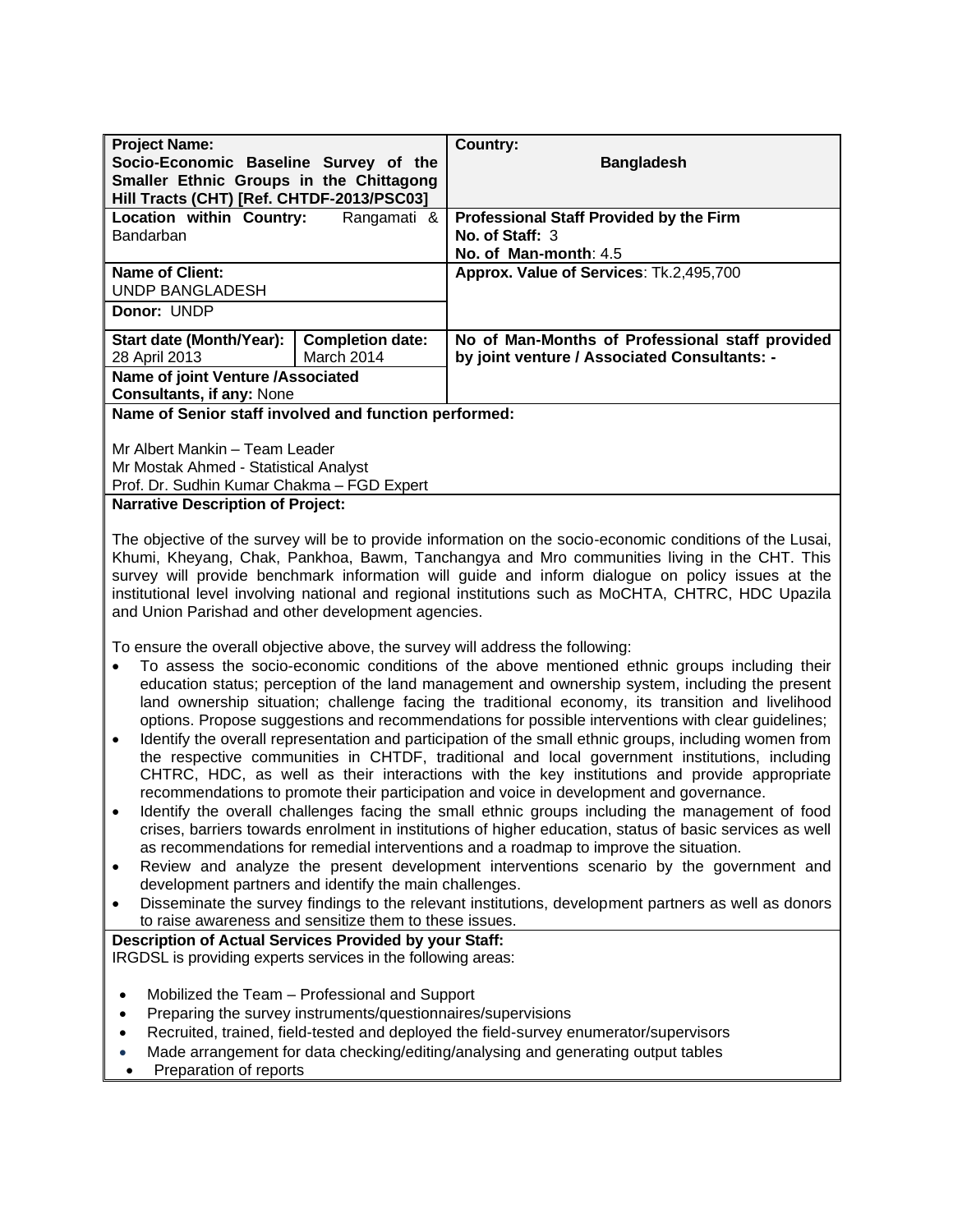| <b>Project Name:</b>                                                                                                                                                                                                                                                                                                                                                                                                                                                                                                                                                                                                                                                                                                                                                                                                                                                                                                                                                                  |                                      | <b>Country:</b>                                                                                                                                                                                                                                                                                                    |  |
|---------------------------------------------------------------------------------------------------------------------------------------------------------------------------------------------------------------------------------------------------------------------------------------------------------------------------------------------------------------------------------------------------------------------------------------------------------------------------------------------------------------------------------------------------------------------------------------------------------------------------------------------------------------------------------------------------------------------------------------------------------------------------------------------------------------------------------------------------------------------------------------------------------------------------------------------------------------------------------------|--------------------------------------|--------------------------------------------------------------------------------------------------------------------------------------------------------------------------------------------------------------------------------------------------------------------------------------------------------------------|--|
| <b>Conduct</b><br><b>Evaluation</b><br>an                                                                                                                                                                                                                                                                                                                                                                                                                                                                                                                                                                                                                                                                                                                                                                                                                                                                                                                                             | <b>Field</b><br><b>of</b><br>the     | <b>Bangladesh</b>                                                                                                                                                                                                                                                                                                  |  |
| of the Agri-SEED<br><b>Activities</b>                                                                                                                                                                                                                                                                                                                                                                                                                                                                                                                                                                                                                                                                                                                                                                                                                                                                                                                                                 | Program                              |                                                                                                                                                                                                                                                                                                                    |  |
| (Contract No. 7166552)<br>Location within Country: All over the country                                                                                                                                                                                                                                                                                                                                                                                                                                                                                                                                                                                                                                                                                                                                                                                                                                                                                                               |                                      | <b>Professional Staff Provided by the Firm</b>                                                                                                                                                                                                                                                                     |  |
|                                                                                                                                                                                                                                                                                                                                                                                                                                                                                                                                                                                                                                                                                                                                                                                                                                                                                                                                                                                       |                                      | No. of Staff: 3                                                                                                                                                                                                                                                                                                    |  |
|                                                                                                                                                                                                                                                                                                                                                                                                                                                                                                                                                                                                                                                                                                                                                                                                                                                                                                                                                                                       |                                      | No. of Man-month: 6                                                                                                                                                                                                                                                                                                |  |
| <b>Name of Client:</b>                                                                                                                                                                                                                                                                                                                                                                                                                                                                                                                                                                                                                                                                                                                                                                                                                                                                                                                                                                |                                      | Approx. Value of Services: Tk.90,310.00                                                                                                                                                                                                                                                                            |  |
| <b>IFC Bangladesh</b>                                                                                                                                                                                                                                                                                                                                                                                                                                                                                                                                                                                                                                                                                                                                                                                                                                                                                                                                                                 |                                      |                                                                                                                                                                                                                                                                                                                    |  |
| Donor: IFC                                                                                                                                                                                                                                                                                                                                                                                                                                                                                                                                                                                                                                                                                                                                                                                                                                                                                                                                                                            |                                      |                                                                                                                                                                                                                                                                                                                    |  |
| Start date (Month/Year):                                                                                                                                                                                                                                                                                                                                                                                                                                                                                                                                                                                                                                                                                                                                                                                                                                                                                                                                                              | <b>Completion date</b>               | No of Man-Months of Professional staff provided                                                                                                                                                                                                                                                                    |  |
| 07April 2013                                                                                                                                                                                                                                                                                                                                                                                                                                                                                                                                                                                                                                                                                                                                                                                                                                                                                                                                                                          | 30 June 2014                         | by joint venture / Associated Consultants: -                                                                                                                                                                                                                                                                       |  |
|                                                                                                                                                                                                                                                                                                                                                                                                                                                                                                                                                                                                                                                                                                                                                                                                                                                                                                                                                                                       | (Ongoing)                            |                                                                                                                                                                                                                                                                                                                    |  |
| Name of joint Venture /Associated<br><b>Consultants, if any: None</b>                                                                                                                                                                                                                                                                                                                                                                                                                                                                                                                                                                                                                                                                                                                                                                                                                                                                                                                 |                                      |                                                                                                                                                                                                                                                                                                                    |  |
| Name of Senior staff involved and function performed:                                                                                                                                                                                                                                                                                                                                                                                                                                                                                                                                                                                                                                                                                                                                                                                                                                                                                                                                 |                                      |                                                                                                                                                                                                                                                                                                                    |  |
| Mr. Sukharanjan Suter: Impact Evaluation Expert/Team Leader                                                                                                                                                                                                                                                                                                                                                                                                                                                                                                                                                                                                                                                                                                                                                                                                                                                                                                                           |                                      |                                                                                                                                                                                                                                                                                                                    |  |
| Dr. Mokarram Hossain:                                                                                                                                                                                                                                                                                                                                                                                                                                                                                                                                                                                                                                                                                                                                                                                                                                                                                                                                                                 | <b>Agriculture Sector Specialist</b> |                                                                                                                                                                                                                                                                                                                    |  |
| Ms jahida Gulshan: Statistician/Data Analyst                                                                                                                                                                                                                                                                                                                                                                                                                                                                                                                                                                                                                                                                                                                                                                                                                                                                                                                                          |                                      |                                                                                                                                                                                                                                                                                                                    |  |
| <b>Narrative Description of Project:</b>                                                                                                                                                                                                                                                                                                                                                                                                                                                                                                                                                                                                                                                                                                                                                                                                                                                                                                                                              |                                      |                                                                                                                                                                                                                                                                                                                    |  |
| The International Finance Corporation (IFC), a member of the World Bank Group, creates opportunity for<br>people to escape poverty and improve their lives. IFC fosters sustainable economic growth in developing<br>countries by supporting private sector development, mobilizing capital, and providing advisory and risk<br>mitigation services to businesses and governments.                                                                                                                                                                                                                                                                                                                                                                                                                                                                                                                                                                                                    |                                      |                                                                                                                                                                                                                                                                                                                    |  |
| South Asia Enterprise Development Facility (SEDF) aims to create opportunities and improve lives. SEDF is<br>managed by IFC, in partnership with the UK's Department for International Development and the Norwegian<br>Agency for Development Co-operation. SEDF in collaboration with Supreme Seed Co. Ltd., ACI Seed Ltd,<br>and Lal Teer Seed Co. Ltd have started interventions under the Agri-SEED Project to promote and deliver<br>good quality, high yielding and stress tolerant seeds to increase the productivity and income of farmers in<br>Bangladesh and thereby contributing to food security and rural livelihoods. There are 2 phases of the project<br>and the Agri-Seed project has completed the first phase implementation as well as baseline and midline<br>assessment of the project's interventions. Now, the project is starting the second phase implementation for<br>which it wishes to conduct another set of evaluation of the interventions impact. |                                      |                                                                                                                                                                                                                                                                                                                    |  |
| In Phase 1, the Agri-Seed project has conducted a baseline assessment with 625 mostly farmers and dealers<br>to understand the context of the field without the interventions. Then it conducted a midline assessment with<br>296 control and treatment farmers to assess the outcome of the project's interventions jointly implemented<br>with the seed companies, particularly at the farmer's level.                                                                                                                                                                                                                                                                                                                                                                                                                                                                                                                                                                              |                                      |                                                                                                                                                                                                                                                                                                                    |  |
| The SEDF funded Agri-SEED project (implemented by IFC) now wishes to conduct a baseline and endline<br>assessment to evaluate the context and outcome of impacts of the interventions jointly implemented with seed<br>companies in Bangladesh. IFC-SEDF is now seeking a local consulting firm/service provider to conduct the<br>baseline survey and assessment to understand the context of the field before beginning of the interventions in<br>the selected regions and an endline survey and assessment after interventions to assess the demonstration<br>results of the interventions of various training and field activities conducted with farmers to give a comparison<br>scenario of before and after interventions effect and also a forecasting trend of the outcome.                                                                                                                                                                                                 |                                      |                                                                                                                                                                                                                                                                                                                    |  |
|                                                                                                                                                                                                                                                                                                                                                                                                                                                                                                                                                                                                                                                                                                                                                                                                                                                                                                                                                                                       |                                      | The survey evaluation will also include sample interviews with farmers to assess whether or not and to what<br>extent how these project activities help improve their farming and their lives and also the approaches used in<br>the project to reach and encourage farmers to adopt high yielding seed varieties. |  |
|                                                                                                                                                                                                                                                                                                                                                                                                                                                                                                                                                                                                                                                                                                                                                                                                                                                                                                                                                                                       |                                      | IFC is procuring the services of Consultants that will assist in conducting the impact evaluation which will                                                                                                                                                                                                       |  |

include baseline and end line survey, analysis of the findings and lessons learnt through the intervention.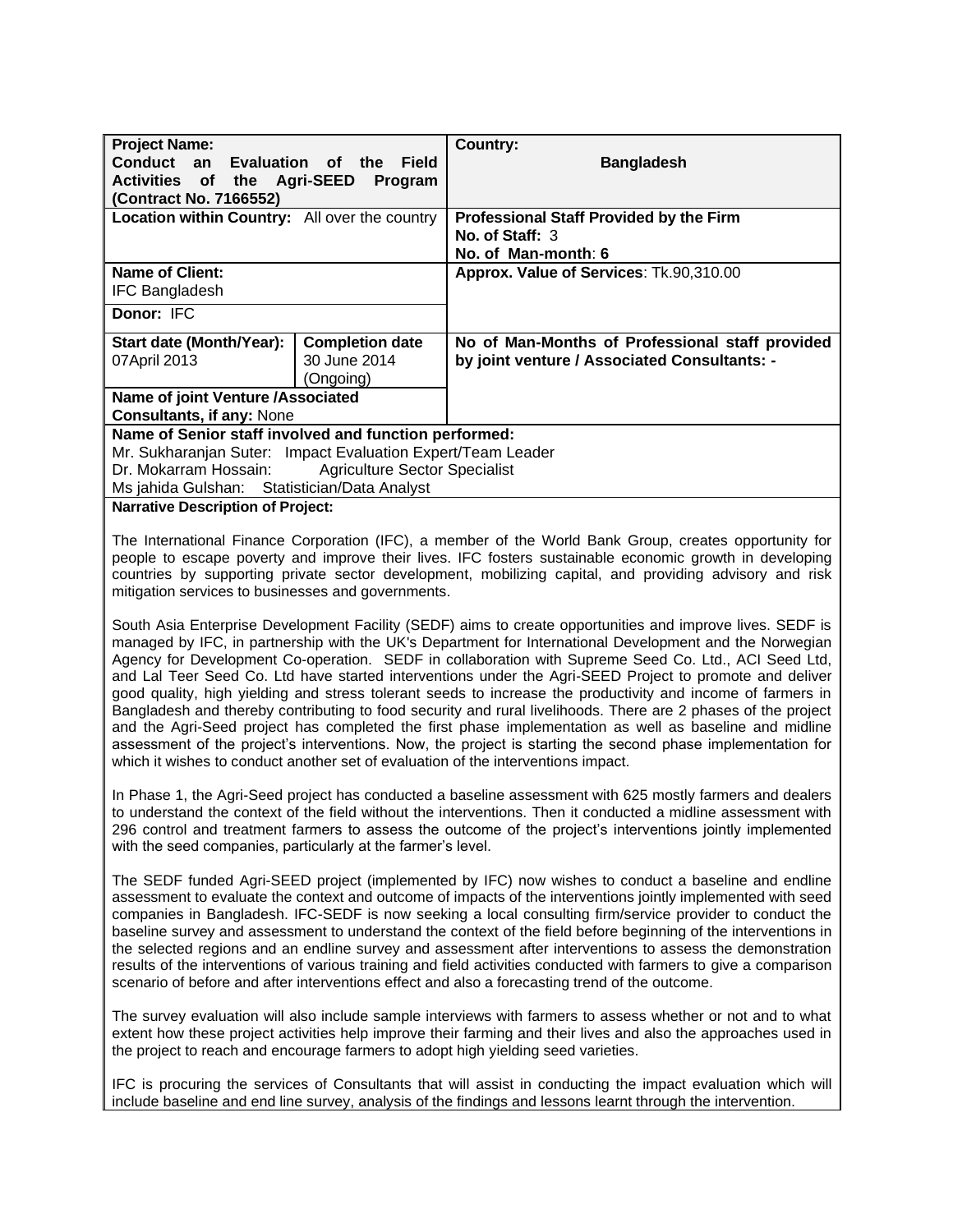## **Description of Actual Services Provided by your Staff:**

IRGDSL is providing experts services in the following areas:

- Mobilized the Team Professional and Support Staff
- Preparing the questionnaires and Checklist
- Preparing the Tabulation Plan
- Made arrangement for information collection, checking/editing/analysing and generating output tables
- Preparation of Reports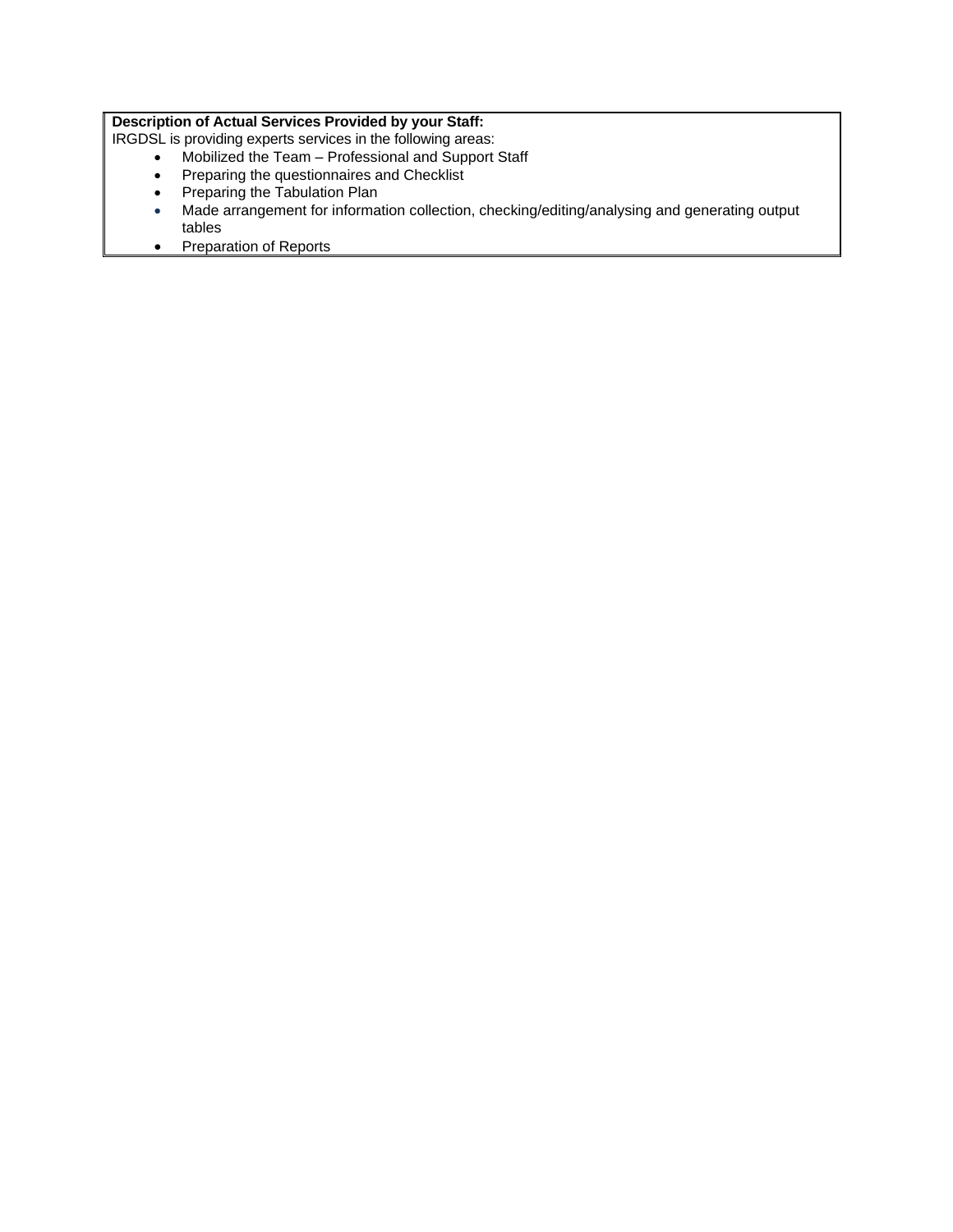| <b>Project Name:</b><br>Horizontal Learning Hub (SETU) - Tangail<br>District (Contract No. 7166080)                                                                                                                                                                                                             |                                                         | Country:<br><b>Bangladesh</b>                                                                   |
|-----------------------------------------------------------------------------------------------------------------------------------------------------------------------------------------------------------------------------------------------------------------------------------------------------------------|---------------------------------------------------------|-------------------------------------------------------------------------------------------------|
| Location within Country: Tangail District                                                                                                                                                                                                                                                                       |                                                         | Professional Staff Provided by the Firm<br>No. of Staff: 4                                      |
|                                                                                                                                                                                                                                                                                                                 |                                                         | No. of Man-month: 38                                                                            |
| <b>Name of Client:</b><br><b>WB Bangladesh</b>                                                                                                                                                                                                                                                                  |                                                         | Approx. Value of Services: Tk.4,380,000.00                                                      |
| <b>Donor: The World Bank</b>                                                                                                                                                                                                                                                                                    |                                                         |                                                                                                 |
| Start date (Month/Year):<br>04March 2013                                                                                                                                                                                                                                                                        | <b>Completion date</b><br><b>July 2014</b><br>(Ongoing) | No of Man-Months of Professional staff provided<br>by joint venture / Associated Consultants: - |
| Name of joint Venture /Associated<br><b>Consultants, if any: None</b>                                                                                                                                                                                                                                           |                                                         |                                                                                                 |
| Name of Senior staff involved and function performed:                                                                                                                                                                                                                                                           |                                                         |                                                                                                 |
| Mr. Sukharanjan Suter:<br>Mr. Md. Hasan: District Horizontal Learning Hub Manager<br>Field Officer: 1 Person<br>Office Assistant: 1 Person                                                                                                                                                                      | Project Manager                                         |                                                                                                 |
| <b>Narrative Description of Project:</b>                                                                                                                                                                                                                                                                        |                                                         |                                                                                                 |
| The objective of this assignment is to provide the support services necessary to facilitate leadership by<br>the 107 union parishads and 9pourashavas of the horizontal learning process in all of the 12 upazilas<br>in the district of Tangail.                                                               |                                                         |                                                                                                 |
| Description of Actual Services Provided by your Staff:<br>IRGDSL is providing experts services in the following areas:                                                                                                                                                                                          |                                                         |                                                                                                 |
| Mobilized the Team - Professional and Support Staff<br>$\bullet$<br>Preparing the Checklist<br>$\bullet$<br>Preparing the Tabulation Plan<br>$\bullet$<br>Made arrangement for information collection, checking/editing/analysing and generating<br>$\bullet$<br>output tables<br><b>Preparation of Reports</b> |                                                         |                                                                                                 |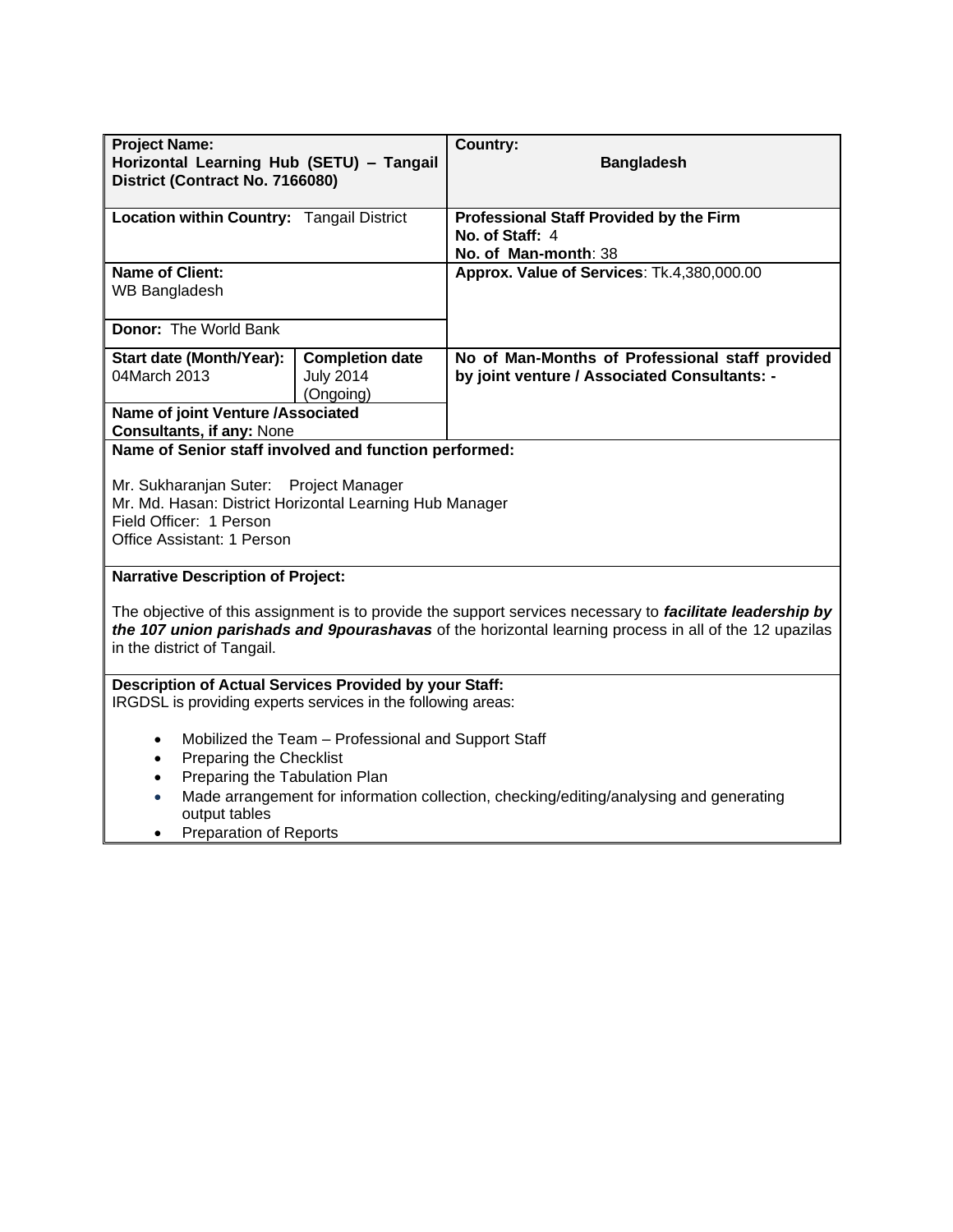| <b>Project Name:</b>                                              |                    | Country:                                        |
|-------------------------------------------------------------------|--------------------|-------------------------------------------------|
| Infrastructure in Bangladesh: Inputs for<br><b>Project Design</b> |                    | <b>Bangladesh</b>                               |
| Location within Country:                                          | All over the       | <b>Professional Staff Provided by the Firm</b>  |
| Country                                                           |                    | No. of Staff: 01                                |
|                                                                   |                    | No. of Man-month: 20 days                       |
| <b>Name of Client:</b>                                            |                    | Approx. Value of Services: Tk.650,000.00        |
| <b>DFID Bangladesh</b>                                            |                    |                                                 |
| Donor: DFID                                                       |                    |                                                 |
| Start date (Month/Year):                                          | <b>Completion</b>  | No of Man-Months of Professional staff provided |
| 13 February 2013                                                  | $date13$ June 2013 | by joint venture / Associated Consultants: -    |
| Name of joint Venture /Associated                                 |                    |                                                 |
| Consultants, if any: Adam Smith International,                    |                    |                                                 |
| UK.                                                               |                    |                                                 |
| Name of Senior staff involved and function performed:             |                    |                                                 |

Mr Sukharanjan Suter: : National Infrastructure Expert

#### **Narrative Description of Project:**

- i. The objective of this contractual engagement is to gather and analyse information that will determine the scope and design of DFID's infrastructure project under the growth and private sector pillar. Specifically, based on desktop research and fresh stakeholder observations, the consultants will recommend (a) which areas of infrastructure (from Section 1.4) are likely to attract the most investment; (b) be the most transformational for Bangladesh; (c) what role funds for feasibility studies and transaction advisory services can play in kick-starting the areas of infrastructure selected, and (d) what should be the approach to a public-private forum to steer the implementation of the specific infrastructure projects. In addition, the consultant will be required to make recommendations on how this project can maximise the benefit of the improved infrastructure to the poor, disabled and women, and foster integrated global planning.
- ii. These recommendations will feed into the design of programming options which support an improved infrastructure in Bangladesh that leverage private funds for infrastructure projects.
- iii. This project assumes based on substantial previous analysis of Bangladesh and international examples – that providing infrastructure on a public-private partnership basis is an important key to solving Bangladesh's infrastructure constraints, and that given the new mandate and political will behind the PPP Office that a PPP regulatory framework will be successfully implemented in Bangladesh. Therefore, it will not be the task of the consultants to challenge these basic assumptions. Rather within these parameters, the consultants will make recommendations on how to maximise the enabling political economy for infrastructure through PPPs, any related investment promotion issues for attracting private partners to PPPs, and maximising the positive impacts to businesses, the poor and other disadvantaged populations of PPP provision for infrastructure through the programme design. The consultants will use the definition of "PPPs" used by the PPP Office under the Prime Minister's Office.

## **Description of Actual Services Provided by your Staff:**

IRGDSL is providing experts services in the following areas:

IRGDSL is providing experts services in coordination and liaison with International expert of the study.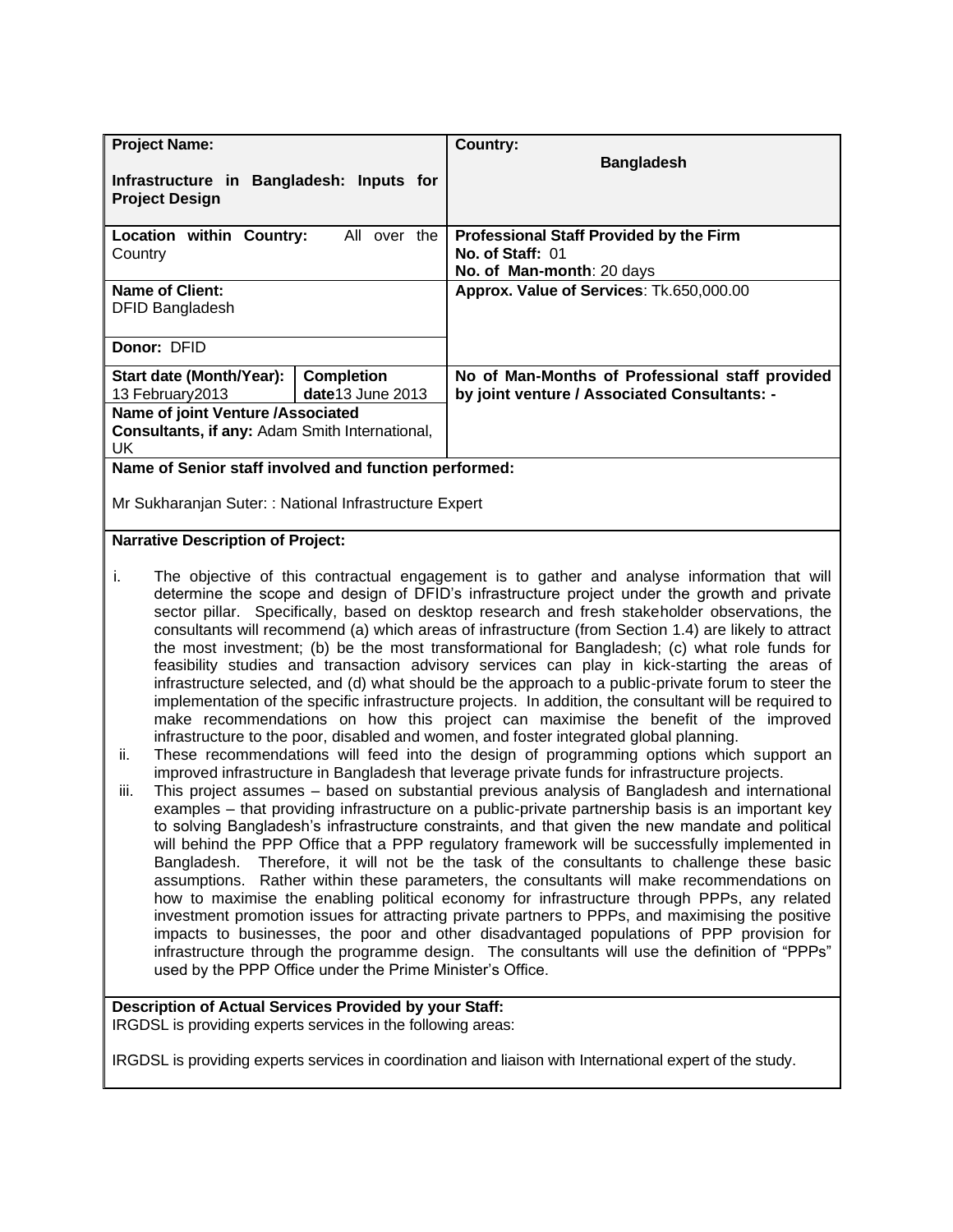| <b>Project Name:</b><br>Environmental Assessment (For Seven<br><b>Small Power Plants), Investment Promotion</b><br>and Financing Facility (IPFF) Project Cell,<br>Bangladesh Bank, Package S19A(C1)                                                                                                                                                                                                                                                                                                                                                                                                                                                                                                                                                                                                                                                                                                                   |                                                                                                                     | <b>Country:</b><br>Bangladesh                                                     |
|-----------------------------------------------------------------------------------------------------------------------------------------------------------------------------------------------------------------------------------------------------------------------------------------------------------------------------------------------------------------------------------------------------------------------------------------------------------------------------------------------------------------------------------------------------------------------------------------------------------------------------------------------------------------------------------------------------------------------------------------------------------------------------------------------------------------------------------------------------------------------------------------------------------------------|---------------------------------------------------------------------------------------------------------------------|-----------------------------------------------------------------------------------|
| Location<br>Project                                                                                                                                                                                                                                                                                                                                                                                                                                                                                                                                                                                                                                                                                                                                                                                                                                                                                                   | within<br>Country:                                                                                                  | <b>Profession Staff Provided by Firm:</b>                                         |
| Dhaka, Tangail, Narshindi, Feni, Chittagong                                                                                                                                                                                                                                                                                                                                                                                                                                                                                                                                                                                                                                                                                                                                                                                                                                                                           |                                                                                                                     | No. Staff: 2                                                                      |
| Name of Client: Bangladesh Bank                                                                                                                                                                                                                                                                                                                                                                                                                                                                                                                                                                                                                                                                                                                                                                                                                                                                                       |                                                                                                                     | No. Man-months: 15.5                                                              |
| Address: Investment Promotion and Financing                                                                                                                                                                                                                                                                                                                                                                                                                                                                                                                                                                                                                                                                                                                                                                                                                                                                           |                                                                                                                     |                                                                                   |
| Facility (IPFF) Project Cell, Bangladesh                                                                                                                                                                                                                                                                                                                                                                                                                                                                                                                                                                                                                                                                                                                                                                                                                                                                              |                                                                                                                     |                                                                                   |
| Donor: WB                                                                                                                                                                                                                                                                                                                                                                                                                                                                                                                                                                                                                                                                                                                                                                                                                                                                                                             |                                                                                                                     | Approx. Value of Services:                                                        |
|                                                                                                                                                                                                                                                                                                                                                                                                                                                                                                                                                                                                                                                                                                                                                                                                                                                                                                                       |                                                                                                                     |                                                                                   |
| Start Date: July 2012                                                                                                                                                                                                                                                                                                                                                                                                                                                                                                                                                                                                                                                                                                                                                                                                                                                                                                 | <b>Completion Date:</b>                                                                                             | Tk. 15,00,000.00                                                                  |
|                                                                                                                                                                                                                                                                                                                                                                                                                                                                                                                                                                                                                                                                                                                                                                                                                                                                                                                       | December 2013                                                                                                       |                                                                                   |
| Name of joint Venture /Associated<br>Consultants, if any: ACE, India & DPC<br>Group, Dhaka, Bangladesh                                                                                                                                                                                                                                                                                                                                                                                                                                                                                                                                                                                                                                                                                                                                                                                                                |                                                                                                                     | No. of man-months of professional staff provided<br>by associated firm: 24.5      |
| Name of Senior staff involved and function performed:                                                                                                                                                                                                                                                                                                                                                                                                                                                                                                                                                                                                                                                                                                                                                                                                                                                                 |                                                                                                                     |                                                                                   |
| Dr Rafeza Akter- Sociologist                                                                                                                                                                                                                                                                                                                                                                                                                                                                                                                                                                                                                                                                                                                                                                                                                                                                                          |                                                                                                                     |                                                                                   |
| <b>Narrative Description of Project:</b>                                                                                                                                                                                                                                                                                                                                                                                                                                                                                                                                                                                                                                                                                                                                                                                                                                                                              |                                                                                                                     |                                                                                   |
| The purpose of consultancy service is to provide guidance to the investor to prepare EIA in compliance<br>to WB and DOE requirements and ensure the effective implementation of EMP.<br>In the initial phase of the project, 7 SPPs were set up at different locations of the country. The location,<br>capacity and investors of these SPPs are mentioned below:<br>1. 22 MW Tangail – Doreen Power Generations and Systems Ltd.<br>2. 22 MW Narshingdi - Doreen Power Generations and Systems Ltd.<br>3.<br>22 MW Feni - Doreen Power Generations and Systems Ltd.<br>11 MW Mohipal, Feni - Doreen Power House and Technologies Ltd.<br>4.<br>22 MW Barabkunda, Chittagong - Regent Power Ltd.<br>5.<br>35 MW Dhaka EPZ - United Power Generation and Distribution Ltd. (Malancha Holdings Ltd.)<br>6.<br>7.<br>44 MW Chittagong EPZ - United Power Generation and Distribution Ltd. (Malancha Holdings<br>$Ltd.$ ) |                                                                                                                     |                                                                                   |
| Description of Actual Services Provided by your Staff:                                                                                                                                                                                                                                                                                                                                                                                                                                                                                                                                                                                                                                                                                                                                                                                                                                                                |                                                                                                                     |                                                                                   |
| IRGDSL is providing experts services in the following areas:                                                                                                                                                                                                                                                                                                                                                                                                                                                                                                                                                                                                                                                                                                                                                                                                                                                          |                                                                                                                     |                                                                                   |
|                                                                                                                                                                                                                                                                                                                                                                                                                                                                                                                                                                                                                                                                                                                                                                                                                                                                                                                       | Mobilized the Team - Professional and Support Staff<br>Preparing the survey instruments/questionnaires/supervisions | Made arrangement for data checking/editing/analysing and generating output tables |

• Preparation of reports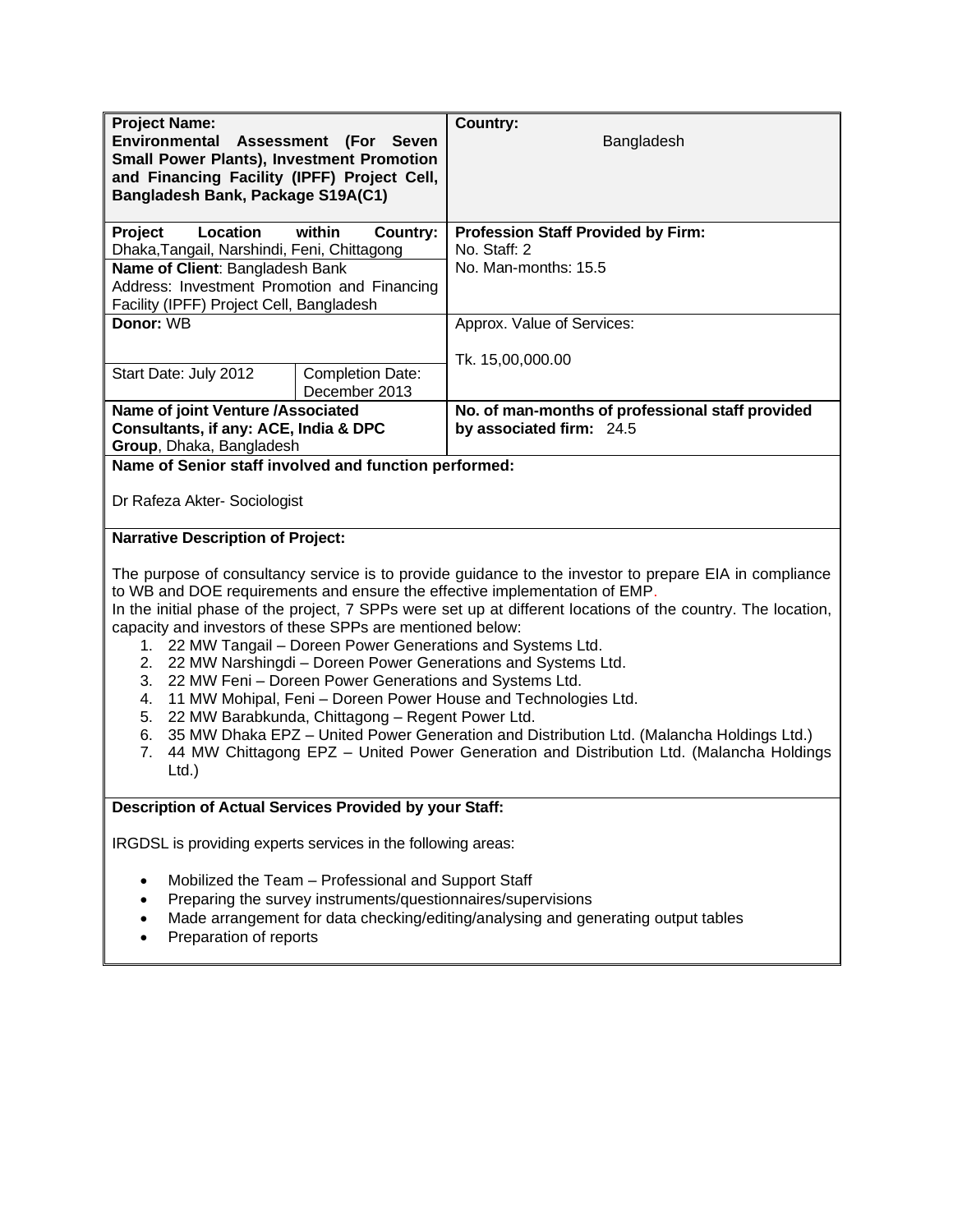| <b>Project Name:</b>                                                                                                                                                                                                                                                                                                                                                        |                         | <b>Country:</b>                                                |  |  |
|-----------------------------------------------------------------------------------------------------------------------------------------------------------------------------------------------------------------------------------------------------------------------------------------------------------------------------------------------------------------------------|-------------------------|----------------------------------------------------------------|--|--|
| <b>Supervision and Monitoring Consultants of Auditorium</b><br><b>Construction at Raipura Upazila, District Narsingdi</b>                                                                                                                                                                                                                                                   |                         | <b>Bangladesh</b>                                              |  |  |
| Project Location within Country: Narsingdi District                                                                                                                                                                                                                                                                                                                         |                         | <b>Professional Staff Provided by Firm:</b><br>No. of Staff: 1 |  |  |
| Name of Client:                                                                                                                                                                                                                                                                                                                                                             |                         | No. of Man-months: 18                                          |  |  |
| Zila Parisad, Narsingdi                                                                                                                                                                                                                                                                                                                                                     |                         |                                                                |  |  |
| Donor: GoB                                                                                                                                                                                                                                                                                                                                                                  |                         |                                                                |  |  |
| <b>Start Date:</b>                                                                                                                                                                                                                                                                                                                                                          | <b>Completion Date:</b> | <b>Approx. Value of Services:</b>                              |  |  |
| February 2012                                                                                                                                                                                                                                                                                                                                                               | December 2013           | Tk. 15 Lakhs                                                   |  |  |
| Name of Associated firm, if any:                                                                                                                                                                                                                                                                                                                                            |                         | No. of man-months of professional                              |  |  |
| JPZ Consulting (Bangladesh) Ltd.                                                                                                                                                                                                                                                                                                                                            |                         | staff provided by associated firm: 18                          |  |  |
| Name of Senior staff involved and function performed:                                                                                                                                                                                                                                                                                                                       |                         |                                                                |  |  |
|                                                                                                                                                                                                                                                                                                                                                                             |                         |                                                                |  |  |
| Engr. Md Ataur Rahman<br>Team Leader/Resident Engineer                                                                                                                                                                                                                                                                                                                      |                         |                                                                |  |  |
|                                                                                                                                                                                                                                                                                                                                                                             |                         |                                                                |  |  |
| <b>Detailed Narrative Description of Project:</b>                                                                                                                                                                                                                                                                                                                           |                         |                                                                |  |  |
| The Terms of Reference (ToR) is intended to procure the proposed supervision and monitoring<br>services for 18 months of Auditorium Construction at Raipura Upazila, District Narsingdi. The proposed<br>consultant will assist Zila Parisad, Narsingdi to supervise and monitor ensuring compliance with the<br>policies/guidelines of the Government of Bangladesh (GoB). |                         |                                                                |  |  |
| <b>Detailed Description of Actual Services Provided:</b>                                                                                                                                                                                                                                                                                                                    |                         |                                                                |  |  |
| IRGDSL is providing experts services in construction supervision and quality control.                                                                                                                                                                                                                                                                                       |                         |                                                                |  |  |

Ш